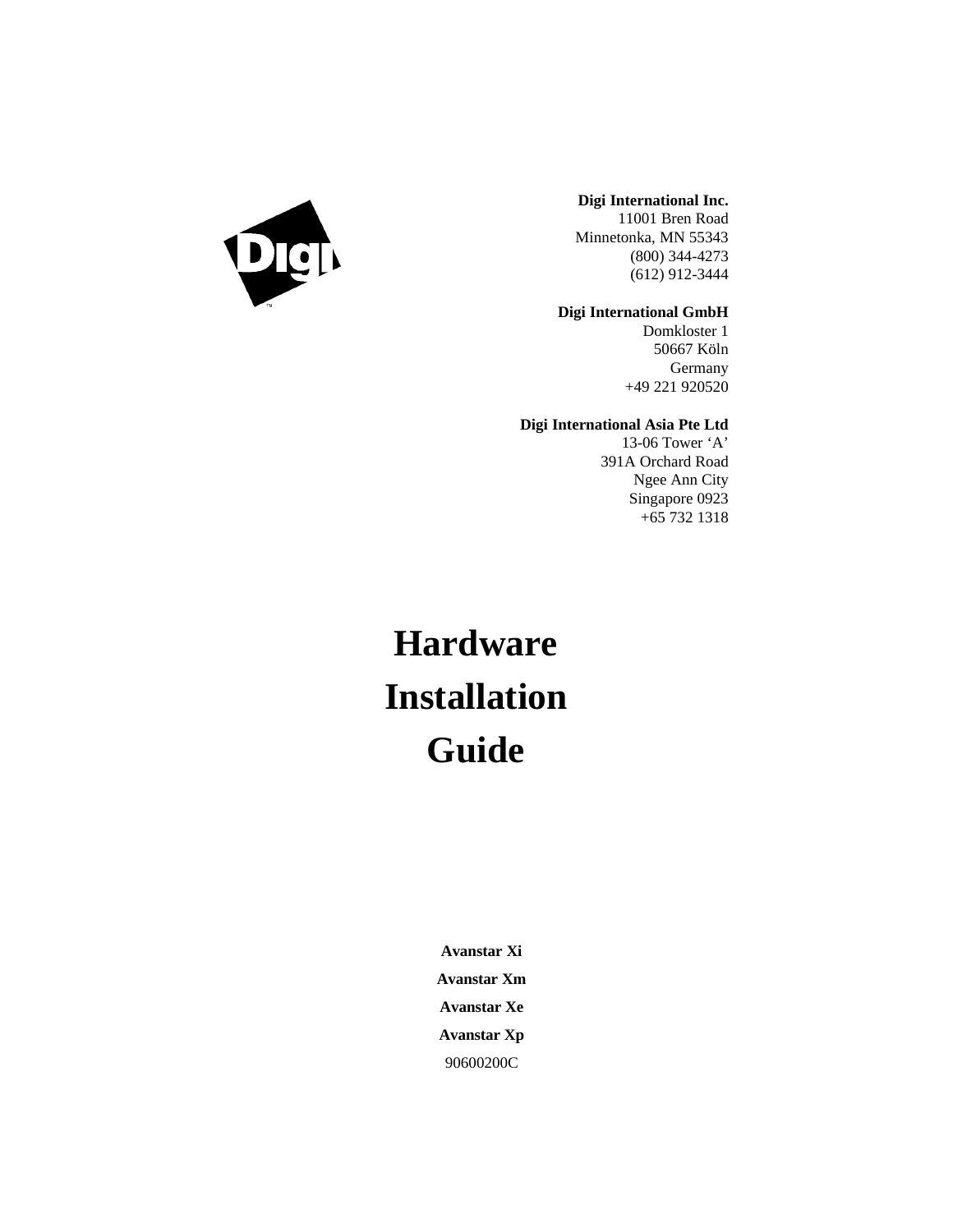**Avanstar** and the Digi logo are trademarks of Digi International. All other brand and product names are the trademarks of their respective holders.

© Digi International Inc. 1997

All Rights Reserved

| Digi International Inc.<br>11001 Bren Road | Phone      | $(800)$ 344-4273<br>$(612)$ 912-3444 |
|--------------------------------------------|------------|--------------------------------------|
| Minnetonka, MN 55343                       | <b>FAX</b> | $(612)$ 912-4952                     |
|                                            | <b>BBS</b> | $(612)$ 912-4800                     |
| Digi International GmbH                    | Phone      | $+49221920520$                       |
| Domkloster 1                               | <b>FAX</b> | $+492219205210$                      |
| 50667 Köln                                 | <b>BBS</b> | $+49$ 221 9205211                    |
| Germany                                    |            |                                      |
| Digi International Asia Pte Ltd            | Phone      | $+657321318$                         |
| 13-06 Tower $\mathbf{A}$                   | <b>FAX</b> | $+65$ 732 1312                       |
| 391A Orchard Road                          | <b>BBS</b> | $+652927163$                         |
| Ngee Ann City                              |            |                                      |
| Singapore 0923                             |            |                                      |

Information in this document is subject to change without notice and does not represent a commitment on the part of Digi International.

Digi provides this document "as is", without warranty of any kind, either expressed or implied, including, but not limited to, the implied warranties of fitness or merchantability for a particular purpose. Digi may make improvements and/or changes in this manual or in the product(s) and/or the program(s) described in this manual at any time.

This product could include technical inaccuracies or typographical errors. Changes are periodically made to the information herein; these changes may be incorporated in new editions of the publication.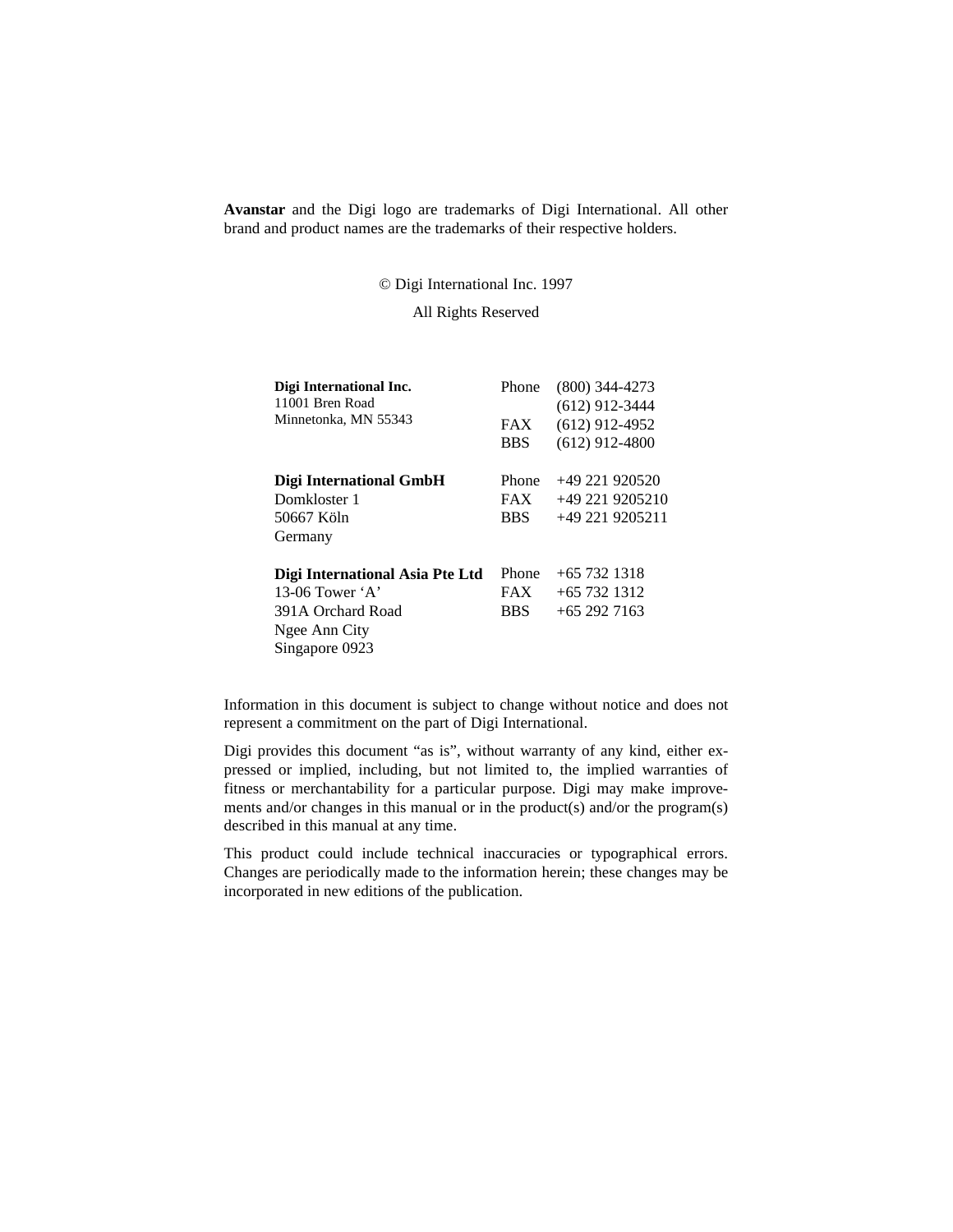# **Table of Contents**

| Software Handshaking (XON/XOFF) for Terminals and Printers 11    |  |
|------------------------------------------------------------------|--|
| Hardware Handshaking (Ready/Busy) for Terminals and Printers  12 |  |
|                                                                  |  |
|                                                                  |  |
| Configuring the Avanstar Xe, Avanstar Xm, and Avanstar Xp  14    |  |
|                                                                  |  |
|                                                                  |  |
|                                                                  |  |
|                                                                  |  |
|                                                                  |  |
|                                                                  |  |
|                                                                  |  |
|                                                                  |  |
|                                                                  |  |
|                                                                  |  |
|                                                                  |  |
|                                                                  |  |
|                                                                  |  |
|                                                                  |  |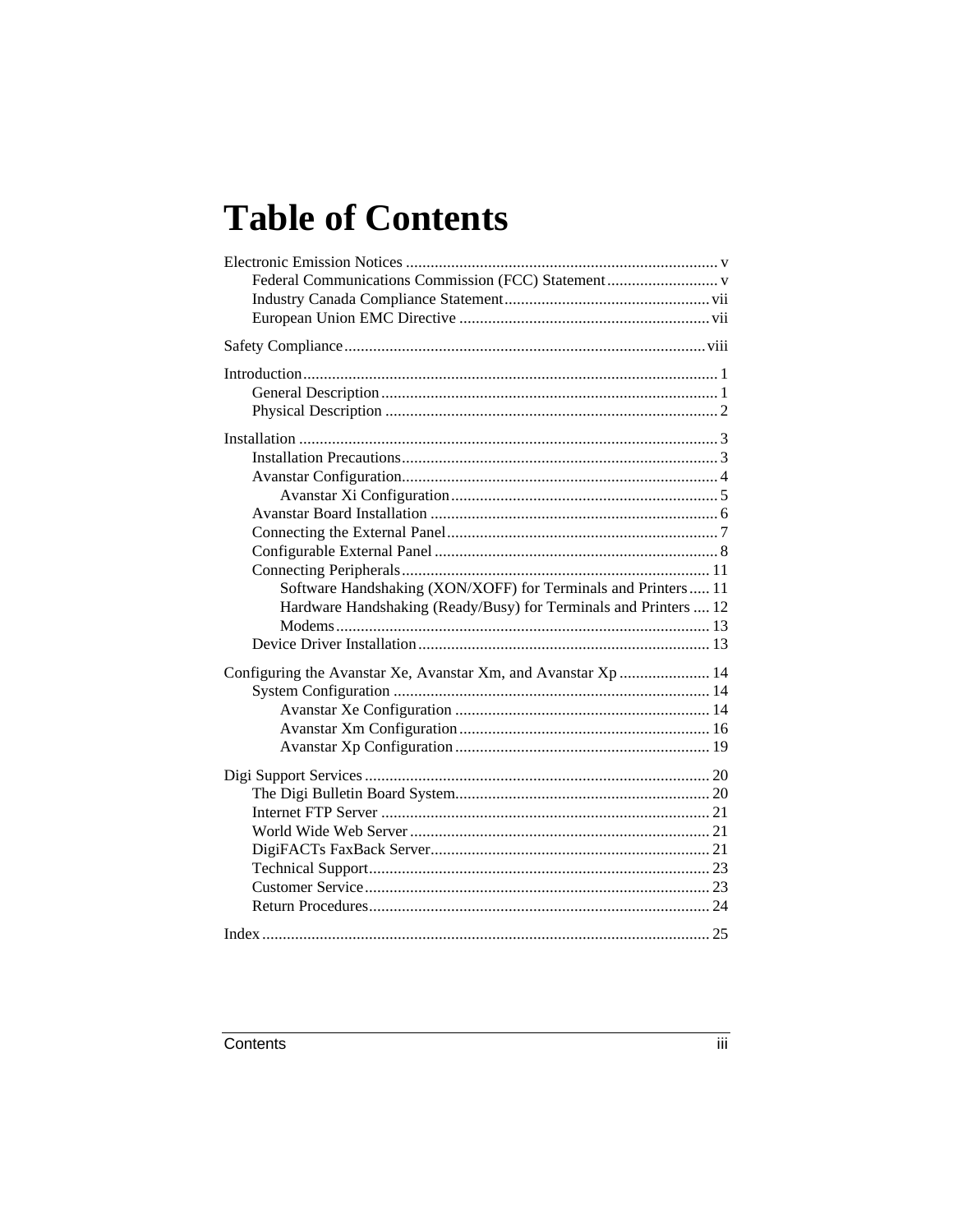# **List of Figures**

| Figure 1 |                                                |  |
|----------|------------------------------------------------|--|
| Figure 2 |                                                |  |
| Figure 3 |                                                |  |
| Figure 4 |                                                |  |
| Figure 5 | Terminal/Printer Cable with DTR Handshaking 12 |  |
| Figure 6 |                                                |  |

# **List of Tables**

| Table 1 |  |
|---------|--|
| Table 2 |  |
| Table 3 |  |
| Table 4 |  |
|         |  |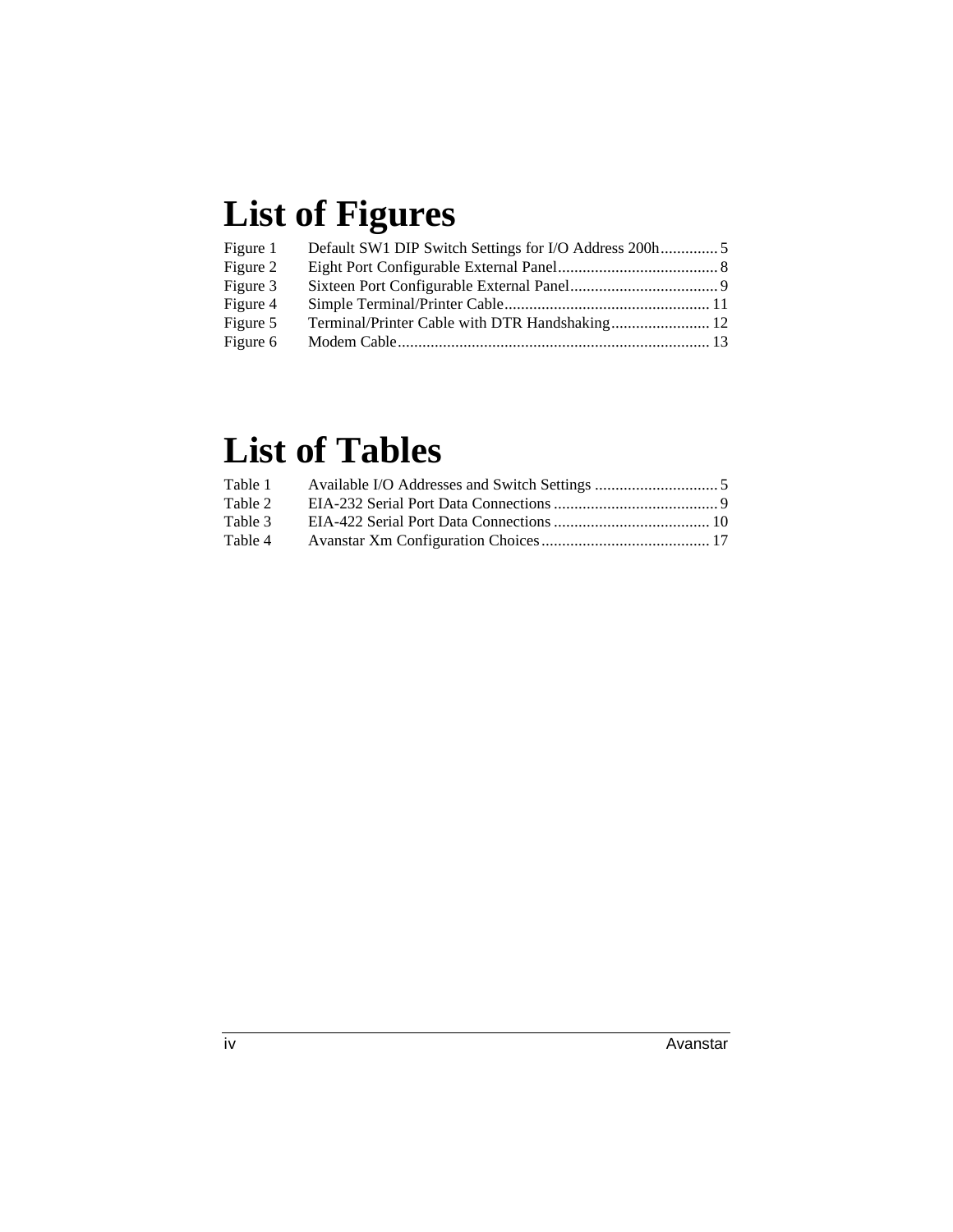# **Electronic Emission Notices**

# **Federal Communications Commission (FCC) Statement**

### **Radio Frequency Interference (RFI) (FCC 15.105)**

This equipment has been tested and found to comply with the limits for Class B digital devices pursuant to Part 15 of the FCC Rules. These limits are designed to provide reasonable protection against harmful interference in a residential environment. This equipment generates, uses, and can radiate radio frequency energy, and if not installed and used in accordance with the instruction manual, may cause harmful interference to radio communications. However, there is no guarantee that interference will not occur in a particular installation. If this equipment does cause harmful interference to radio or television reception, which can be determined by turning the equipment off and on, the user is encouraged to try and correct the interference by one or more of the following measures:

- Reorient or relocate the receiving antenna.
- Increase the separation between the equipment and the receiver.
- Connect the equipment into an outlet on a circuit different from that to which the receiver is connected.
- Consult the dealer or an experienced radio/TV technician for help.

### **Labeling Requirements (FCC 15.19)**

This device complies with Part 15 of FCC rules. Operation is subject to the following two conditions: (1) this device may not cause harmful interference, and (2) this device must accept any interference received, including interference that may cause undesired operation.

Changes or modifications to this equipment not expressly approved by the manufacturer may void the user's authority to operate this equipment.

Shielded cables *must* be used to remain within the Class B limitations.

### **Modifications (FCC 15.21)**

**Cables (FCC 15.27)**

Electronic Emission Notices v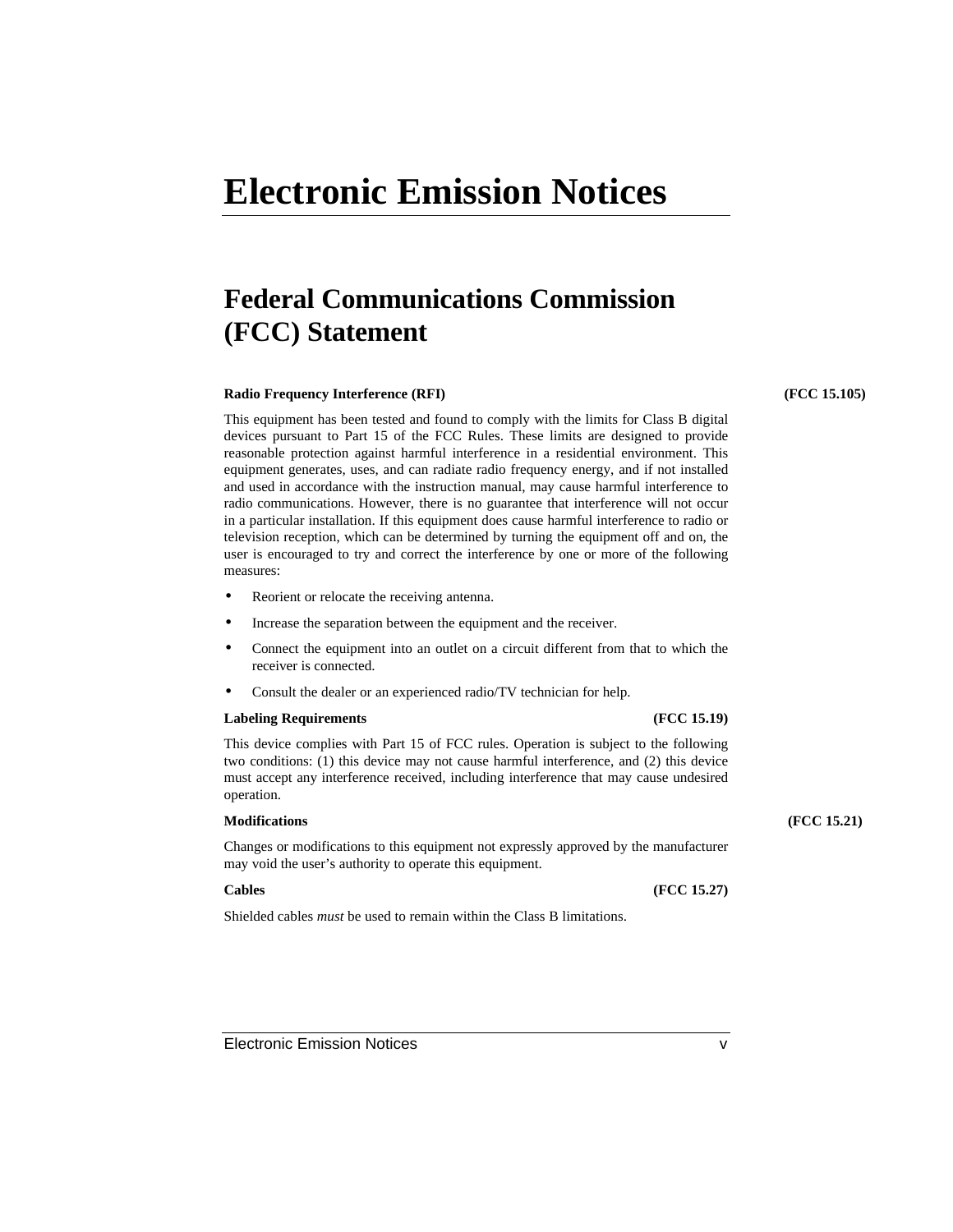

(in accordance with FCC Dockets 96-208 and 95-19)

| <b>Manufacturer's Name:</b>    | Digi International   |
|--------------------------------|----------------------|
| <b>Corporate Headquarters:</b> | 11001 Bren Road East |

Minnetonka, MN 55343

Digi International declares that the products:

| <b>Product Names:</b> | Avanstar 8i | Avanstar 16i |
|-----------------------|-------------|--------------|
|                       | Avanstar 8m | Avanstar 16m |
|                       | Avanstar 8e | Avanstar 16e |
|                       | Avanstar 8p | Avanstar 16p |
| <b>Model Numbers:</b> | 50600041    |              |
|                       | 700170B     |              |
|                       | 700125A     |              |
|                       | 50600050    |              |
|                       |             |              |

to which this declaration relates meets the requirements specified by the Federal Communications Commission as detailed in the following specifications:

Part 15, Subpart B, for Class B equipment FCC Docket 96-208 as it applies to Class B personal computers and peripherals

The product listed above has been tested at an External Test Laboratory certified per FCC rules and has been found to meet the FCC Part 15, Class B, Emission Limits. Documentation is on file and available from the Digi International Homologation Department.

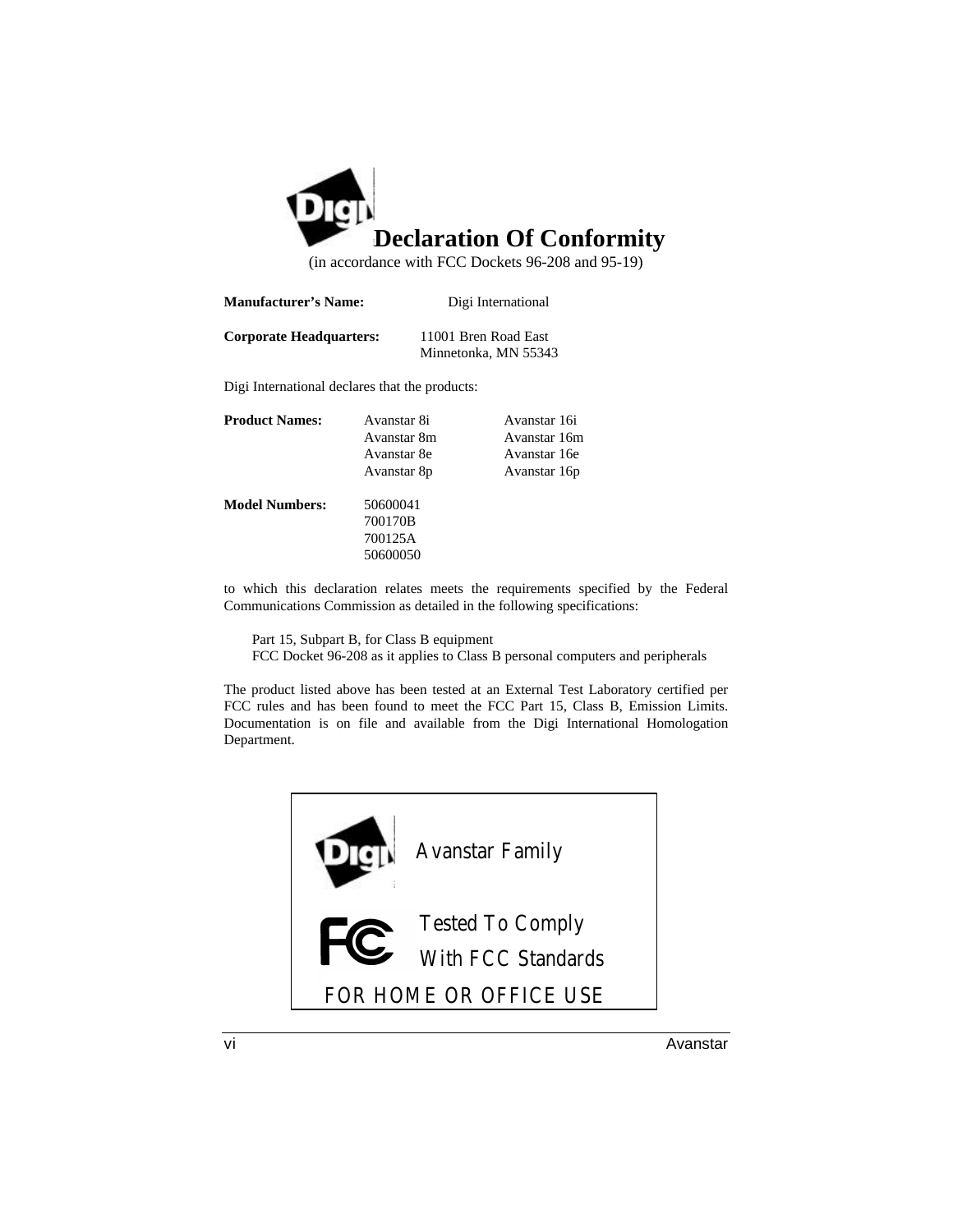# **Industry Canada Compliance Statement**

This Class B digital apparatus meets the requirements of the Canadian Interference-Causing Equipment Regulations.

Cet appareil numérique de la Classe B respecte toutes les exigences du Règlement sur le matériel brouilleur du Canada.

# **European Union EMC Directive**

This product has been tested and found to comply with the following European Union EMC standards:

- EN 55022 Class B
- EN 50082-2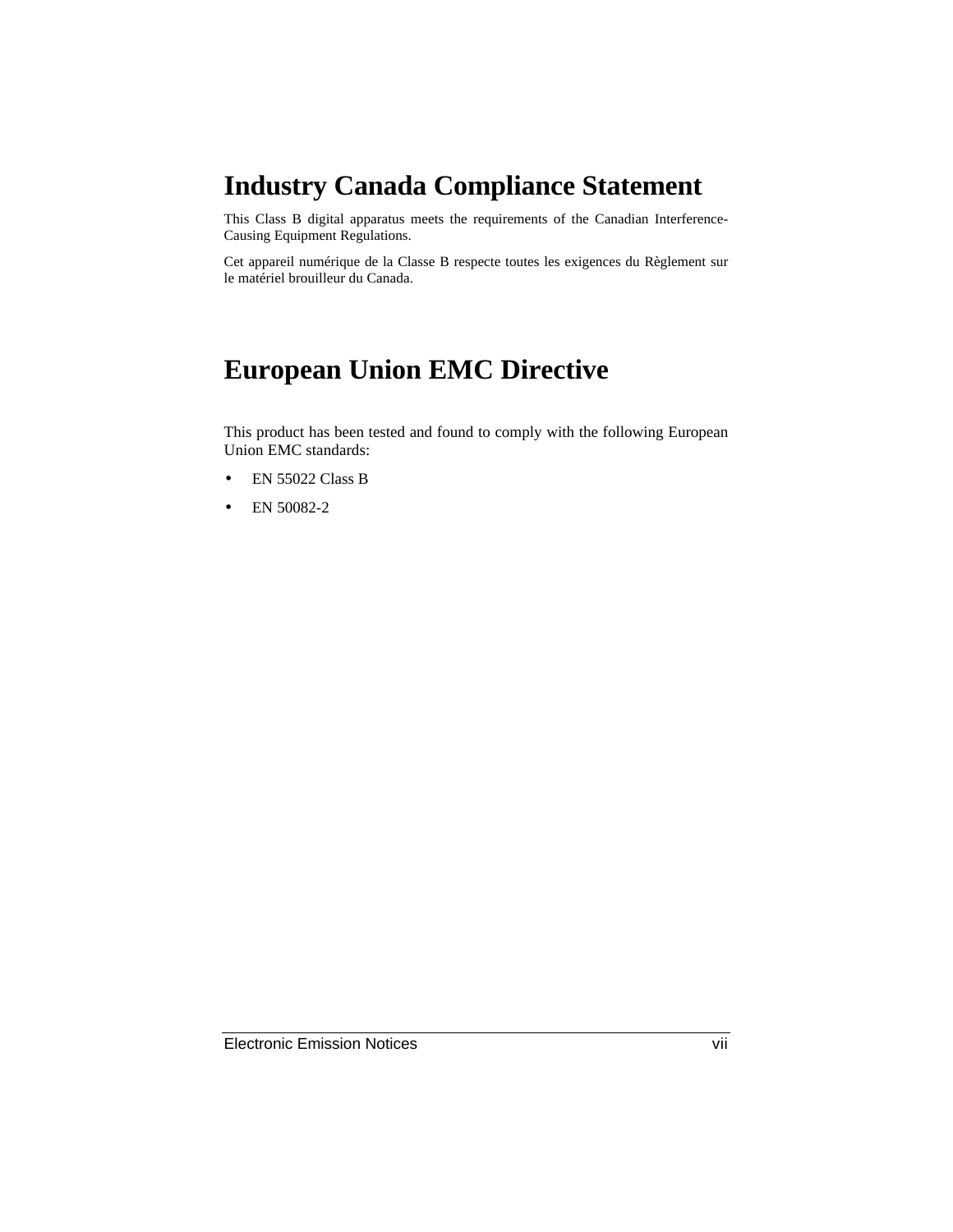# **Safety Compliance**

UL-1950 CSA 22.2 No. 950 EN-60950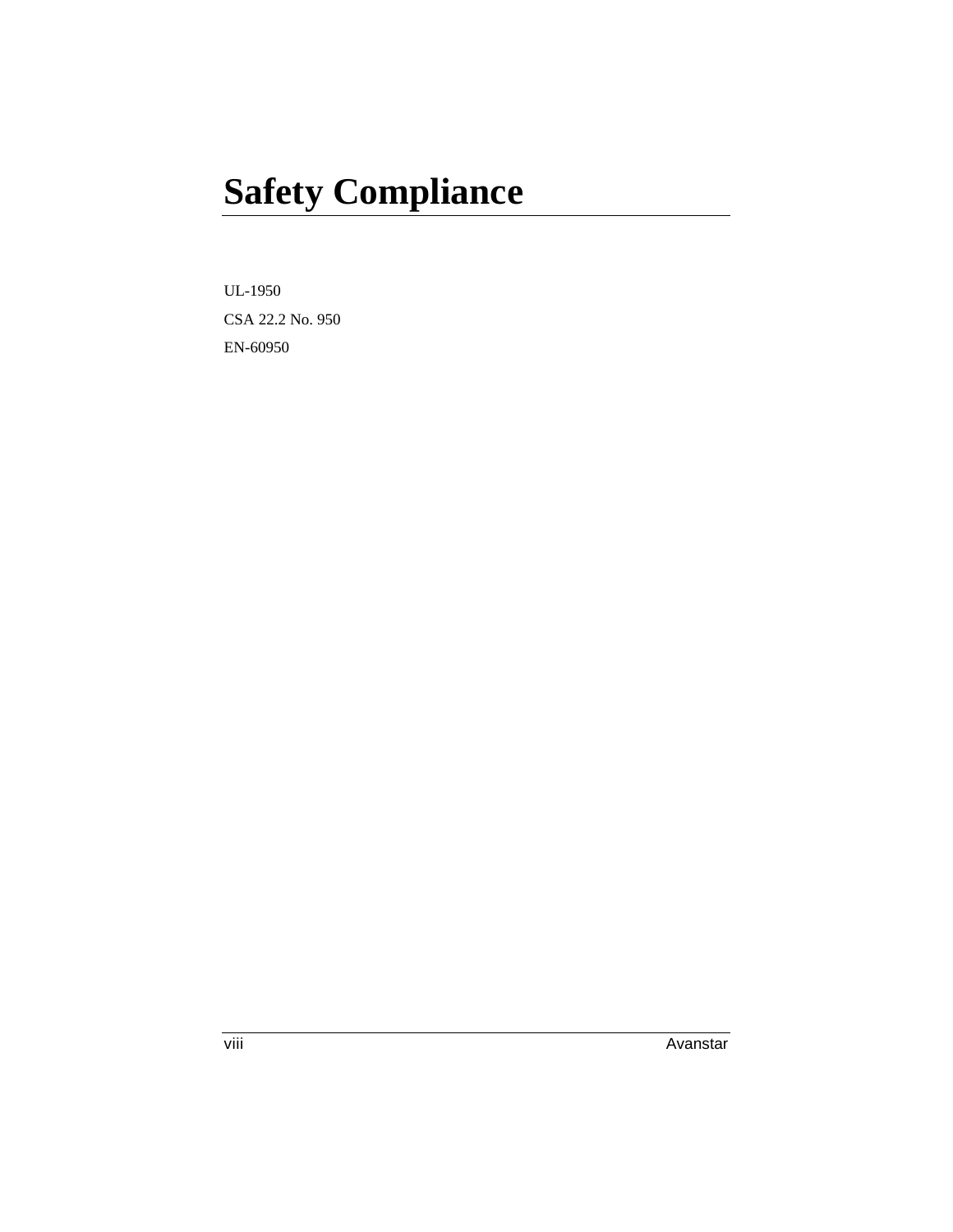# **General Description**

The Avanstar<sup>TM</sup> Xe, the Avanstar Xm, the Avanstar Xi, and the Avanstar Xp from Digi International Inc. are intelligent expansion I/O controllers. The "X" in a product name denotes the number of serial ports (either 8 or 16) that are on the external panel connected to the controller, while the lower-case letter indicates the bus architecture that the controller is designed for ( $e = EISA$ , m = Micro Channel,  $i = ISA$ ,  $p = PCI$ ). Digi device drivers will support up to four Avanstar family controllers in a host computer.

The external panel is connected to the board by a cable. There are two types of external panels available:

- An 8-port, EIA-232/422 configurable external panel which is provided with the Avanstar 8i, the Avanstar 8m, the Avanstar 8e, and the Avanstar 8p.
- A 16-port, EIA-232/422 configurable external panel which is provided with the Avanstar 16i, the Avanstar 16m, the Avanstar 16e, and the Avanstar 16p.

Each of the ports on these panels can be set up as either EIA-232 or EIA-422 through software control.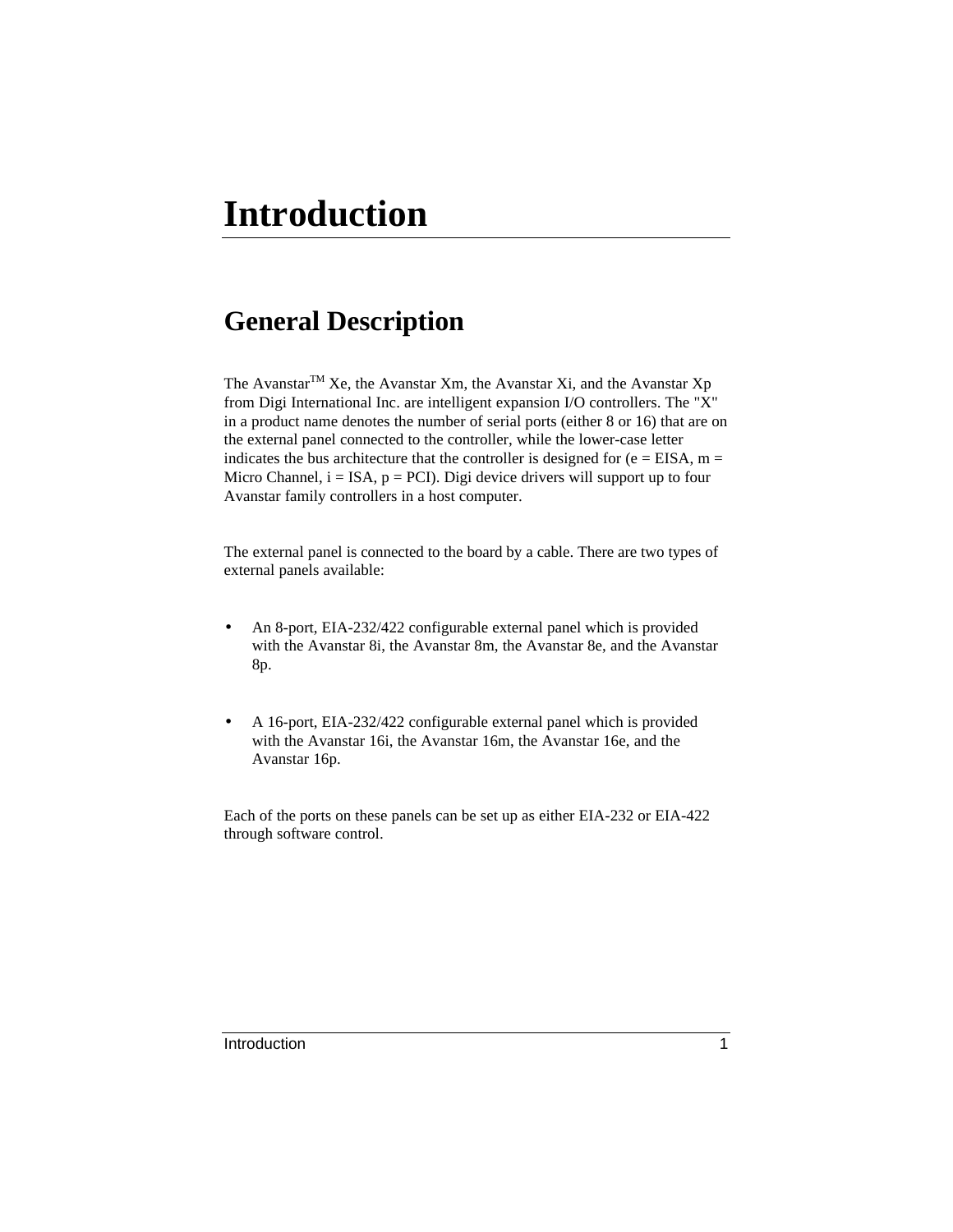# **Physical Description**

The Avanstar controller package consists of six or seven items which are listed roughly in order of unpacking:

- **The** *Avanstar Family Hardware Installation Guide* For future reference, you may want to place this guide in the "Guide to Operations" binder supplied with the computer.
- **Device Driver Software Installation Guide** This manual describes how to install and use the device driver software.
- **Avanstar family driver diskette** This diskette contains the device driver and support files for the Avanstar controller.
- **The Option Configuration diskette will be packed with the Avanstar Xm and the Avanstar Xe.** This diskette contains the Adapter Description File (.ADF) used by the MCA setup utility and the Configuration File (.CFG) used by the EISA Configuration Utility.
- **Avanstar Xi, Avanstar Xm, Avanstar Xe, or Avanstar Xp board**
- **8-port or 16-port external panel**
- **Cable to connect board to external panel**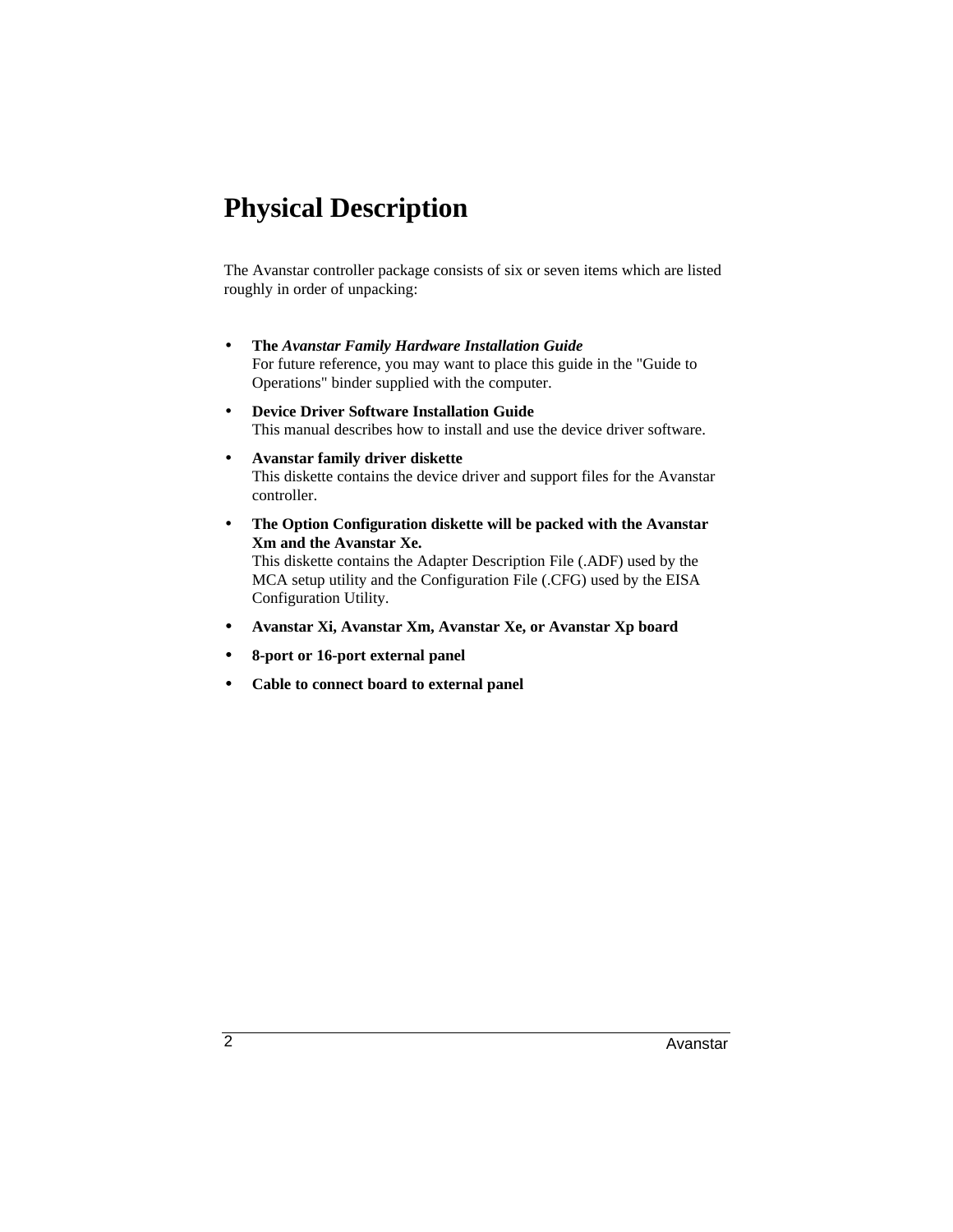# **Installation**

# **Installation Precautions**

### **Important**

- Before handling an Avanstar board, touch a grounded object to discharge any static electricity that has built up on your body.
- Never insert or remove the board while power is applied to the computer. Once the computer power switch is shut off, wait at least 10 seconds for the power supply to discharge before inserting or removing the board.
- Never insert or remove the board-to-external panel cable while power is applied to the computer.
- Hold the board only by its edges.
- Before you install the board, make sure all other users are logged off your computer system.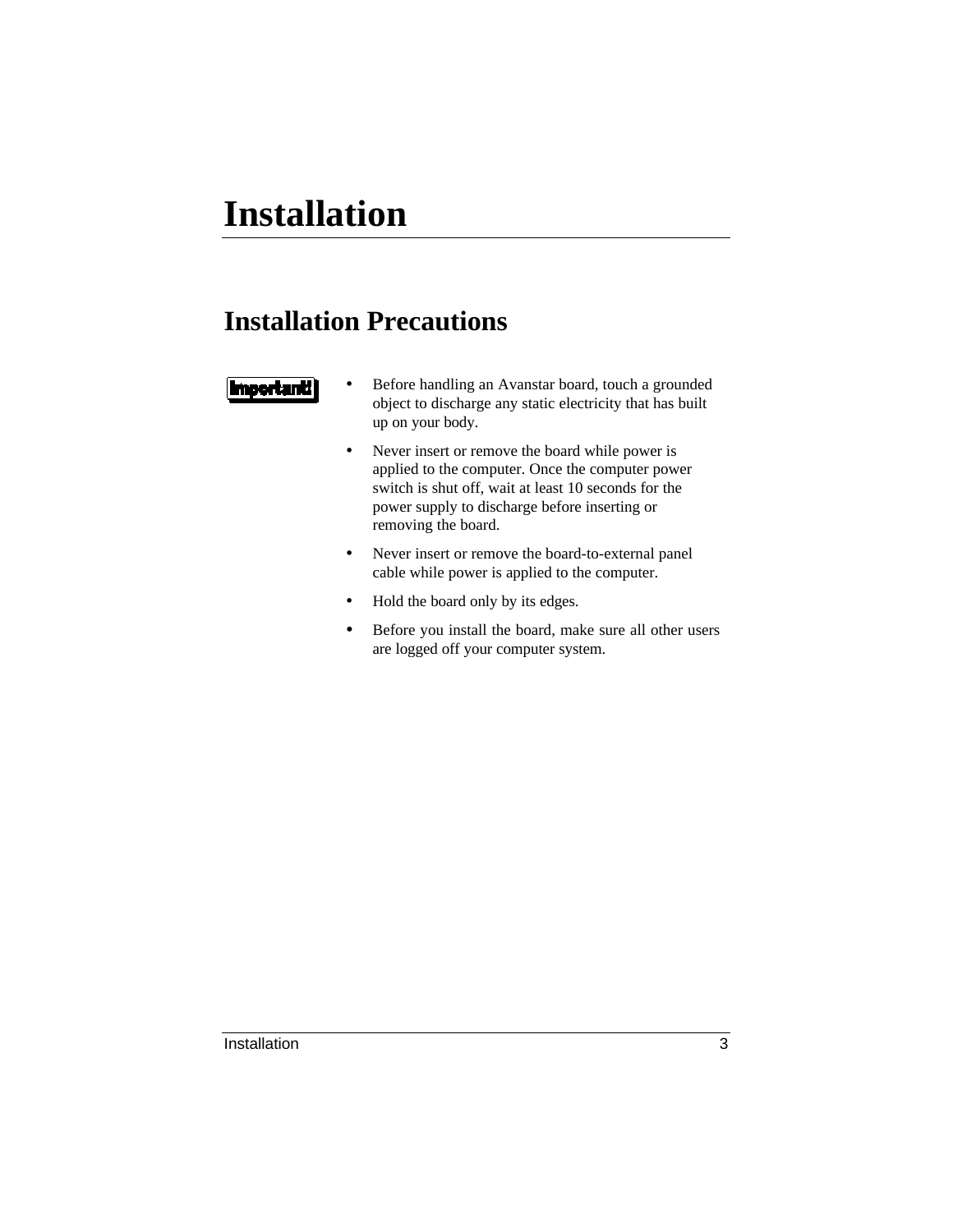## **Avanstar Configuration**

- If you have an Avanstar Xi, you may need to set the SW1 DIP switches to select an I/O address before you install the board in the computer. If you have an Avanstar Xi, go now to the section titled "Avanstar Xi Configuration" on page 5 for instructions.
- The Avanstar Xm, the Avanstar Xe, and the Avanstar Xp do not have any configuration switches that need to be set.
	- ◊ You configure an Avanstar Xm or an Avanstar Xe through software after the board has been installed in the computer.
	- ◊ The Avanstar Xp is configured automatically, although (depending on your system) some PCI-specific parameters can be manually assigned through the BIOS setup. The section titled "Avanstar Xp Configuration" on page 19 describes the Avanstar Xp's resource requirements.

If you have an Avanstar Xm, an Avanstar Xe, or an Avanstar Xp, go now to the section titled "Avanstar Board Installation" on page 6 for installation instructions.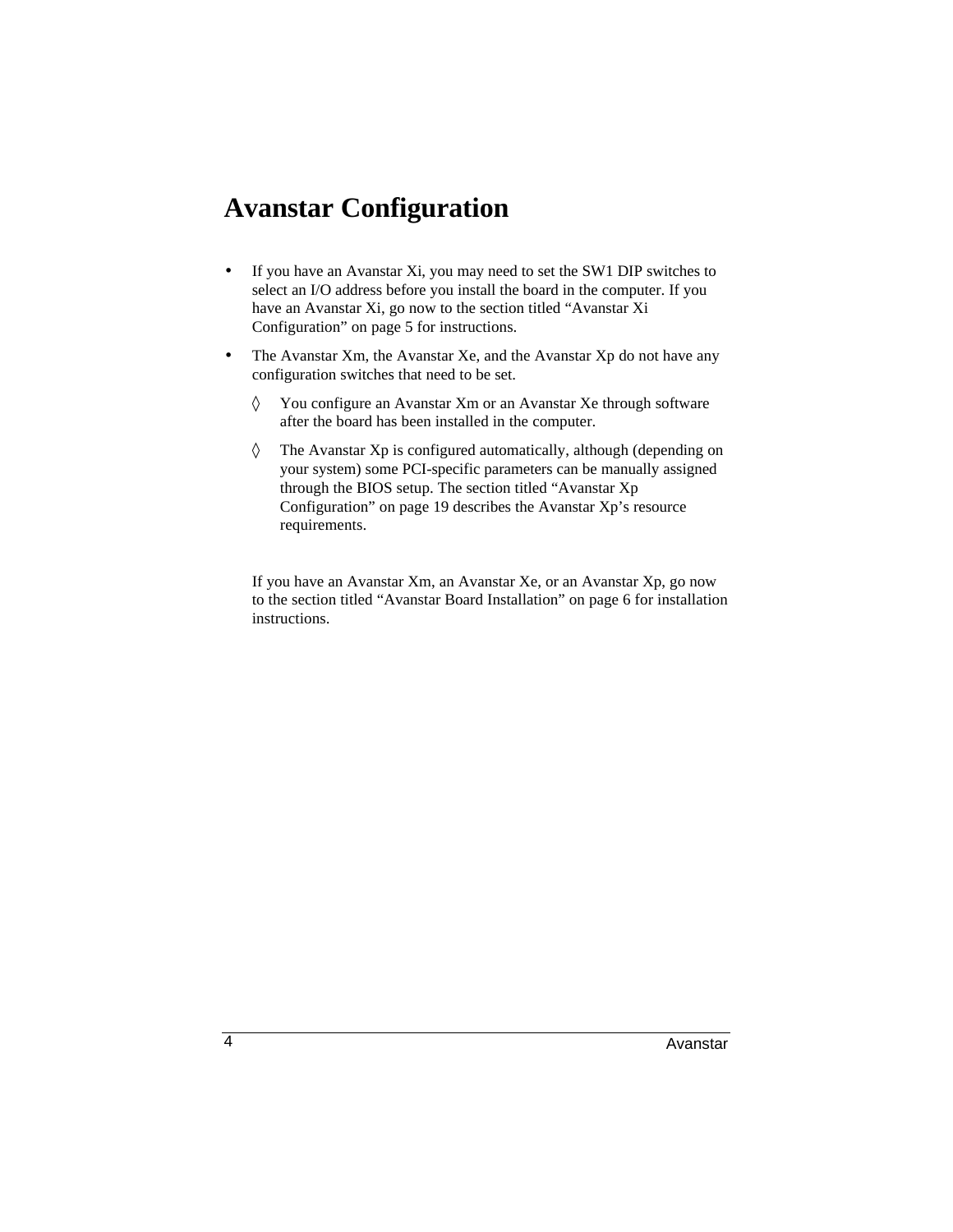### **Avanstar Xi Configuration**

Figure 1 shows the SW1 switches 1 through 4 in the default ON position. These switch positions set the I/O address to 200h.

### **Figure 1 Default SW1 DIP Switch Settings for I/O Address 200h**



Table 1 shows the I/O address selections available and the corresponding switch positions.

| Table 1 | <b>Available I/O Addresses and Switch Settings</b> |  |
|---------|----------------------------------------------------|--|
|---------|----------------------------------------------------|--|

| I/O<br><b>Address</b> | Switch<br>1        | Switch<br>2 | <b>Switch</b><br>3 | Switch<br>4 |
|-----------------------|--------------------|-------------|--------------------|-------------|
| <b>200h</b>           | $ON*$              | $ON*$       | $ON*$              | $ON*$       |
| 208h                  | <b>OFF</b>         | <b>ON</b>   | <b>ON</b>          | <b>ON</b>   |
| 300h                  | ON                 | OFF         | ON                 | OΝ          |
| 308h                  | OFF                | OFF         | ON                 | ON          |
| 600h                  | <b>ON</b>          | 0N          | OFF                | <b>ON</b>   |
| 608h                  | <b>OFF</b>         | ON          | <b>OFF</b>         | <b>ON</b>   |
| <b>700h</b>           | <b>ON</b>          | OFF         | OFF                | <b>ON</b>   |
| <b>708h</b>           | <b>OFF</b>         | <b>OFF</b>  | OFF                | <b>ON</b>   |
| <b>Reserved</b>       | all other settings |             |                    |             |

\* Default setting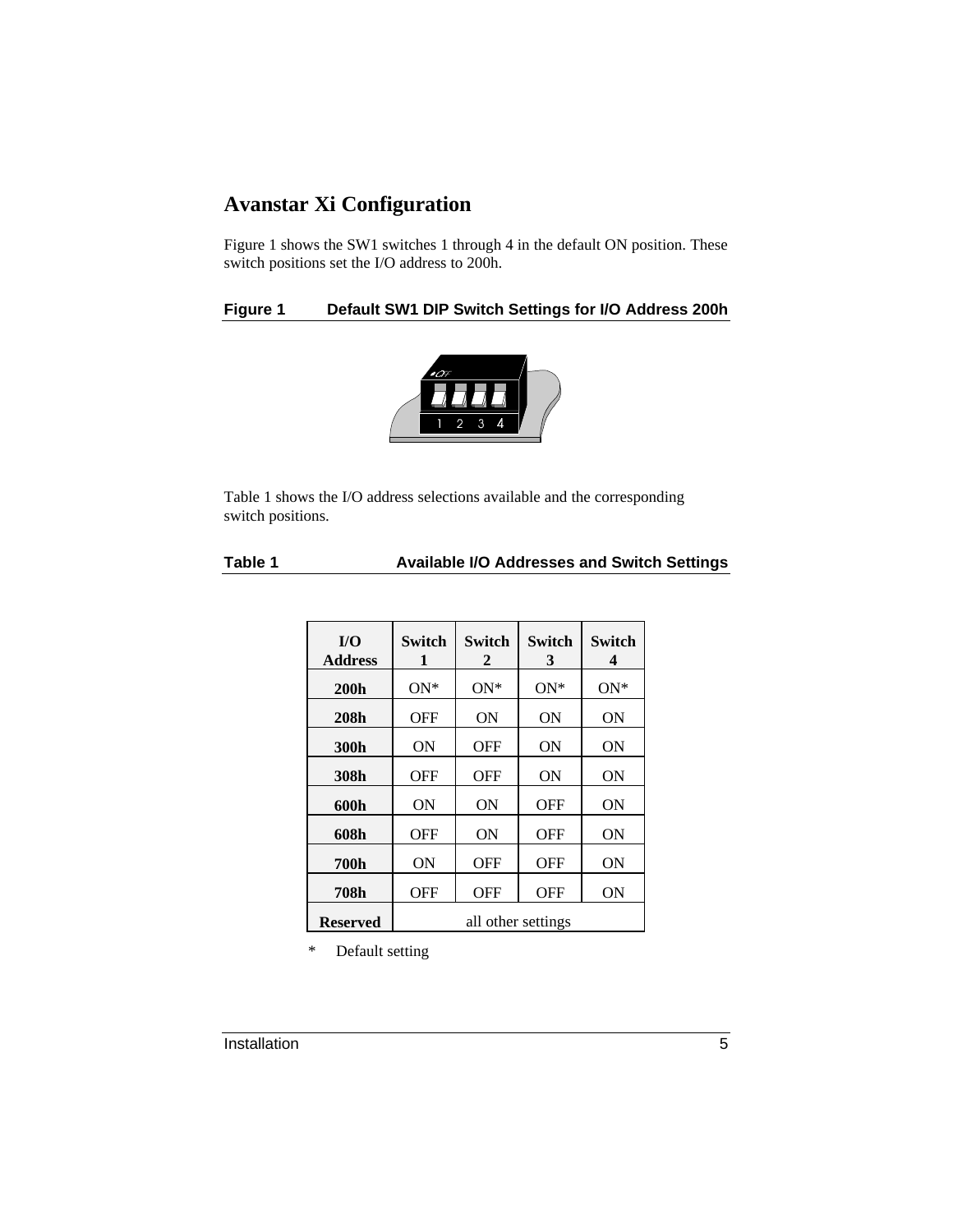

When setting the I/O addresses of multiple Avanstar Xi boards that are to be installed in one system, make sure that each board's I/O address is unique.

After the I/O address has been selected for your Avanstar Xi, go to "Avanstar Board Installation" on page 6 for instructions on installing the board.

## **Avanstar Board Installation**

- An Avanstar Xe board may be installed into any computer with an EISA bus or compatible architecture.
- An Avanstar Xm board may be installed into any computer with a Micro Channel bus or compatible architecture.
- After an Avanstar Xi board has been configured by setting its DIP switches, the board may be installed into any ISA-bus compatible computer.
- An Avanstar Xp board may be installed into any computer with a PCI bus architecture.

Follow these steps to install an Avanstar board:

- 1. Place the computer, monitor and all peripheral device POWER switches in the OFF position.
- 2. Unplug the computer, monitor and all peripheral device line cords from their outlets.
- 3. Follow the instructions in the *Guide to Operations* manual supplied with the computer to remove the cover and install a board.
- 4. After installing the board, follow the instructions in the *Guide to Operations* manual to replace the cover.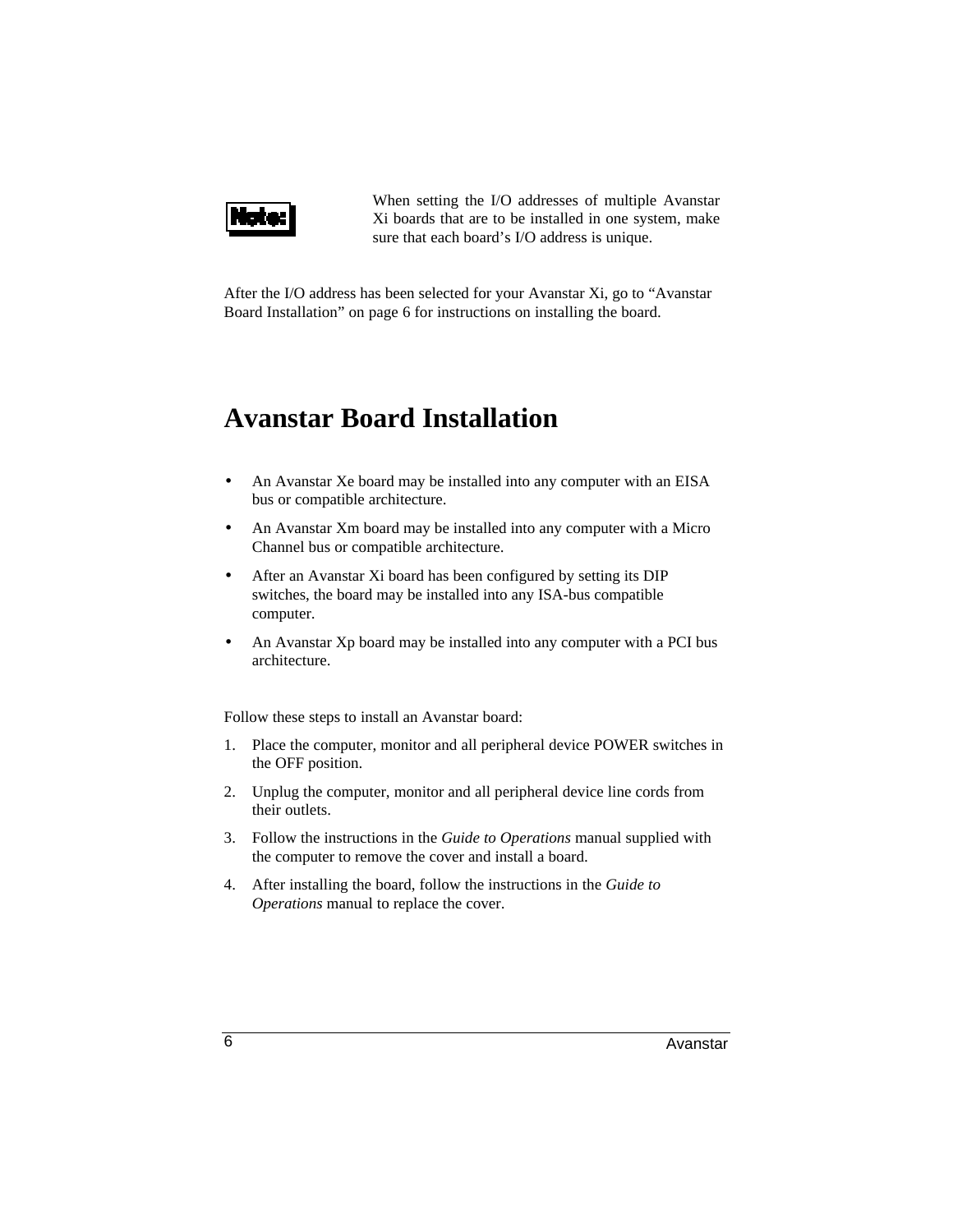# **Connecting the External Panel**

Use the supplied cable to connect the external panel to the Avanstar board. Follow these steps:

- 1. Make sure the host PC power is OFF before plugging or unplugging the cable.
- 2. Plug either end of the cable into the 62-pin receptacle on the external panel.
- 3. Plug the other end of the cable into the receptacle on the Avanstar board.



- The receptacles for both the board and the external panel have 62 pins. Since the board-to-external panel cable is a straight-through cable, it connects corresponding pins on each of its ends.
- Make sure that the external panel and the cable are properly connected to the board prior to applying power to the system. If the external panel is not attached, the on-board program software will detect a non-functional panel and will report an error during download.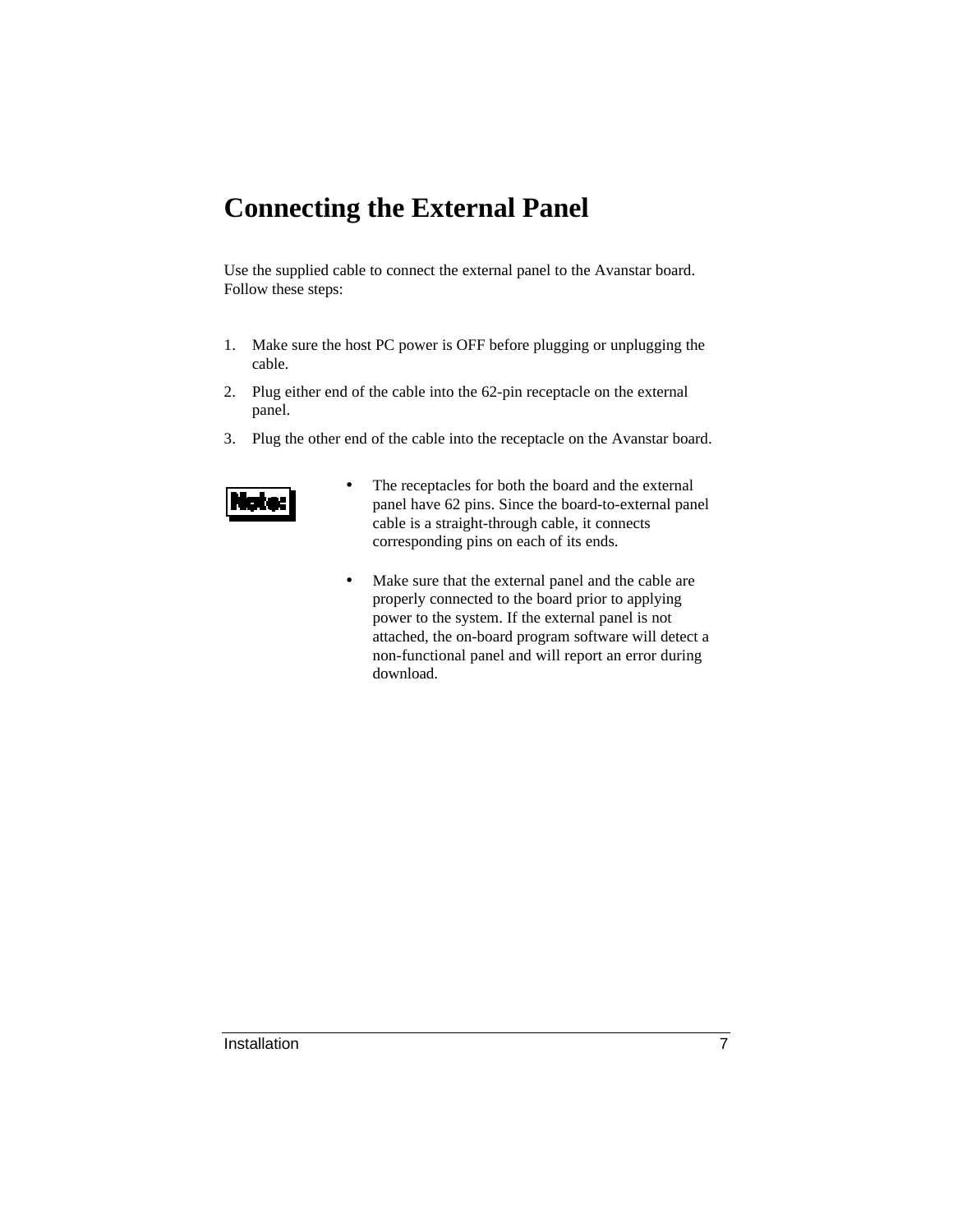## **Configurable External Panel**

Each port on the 8-port and the 16-port configurable external panels is a 25-pin female receptacle. Although the ports on the configurable external panels default to EIA-232, you can change the interface of any or all ports to EIA-422 through software control. See the driver manual for a description of the utility to do this. See the *Avanstar Family Technical Reference Manual* for the programming details to change the interface type directly.

There are two LEDs adjacent to each port on the external panel to indicate which interface is active. (See Figures 2 and 3). A lit green LED indicates that the EIA-232 interface is active for that port; a lit yellow LED indicates that the EIA-422 interface is active for that port. Only one LED at a time is lit for each port.

### **Figure 2 Eight Port Configurable External Panel**

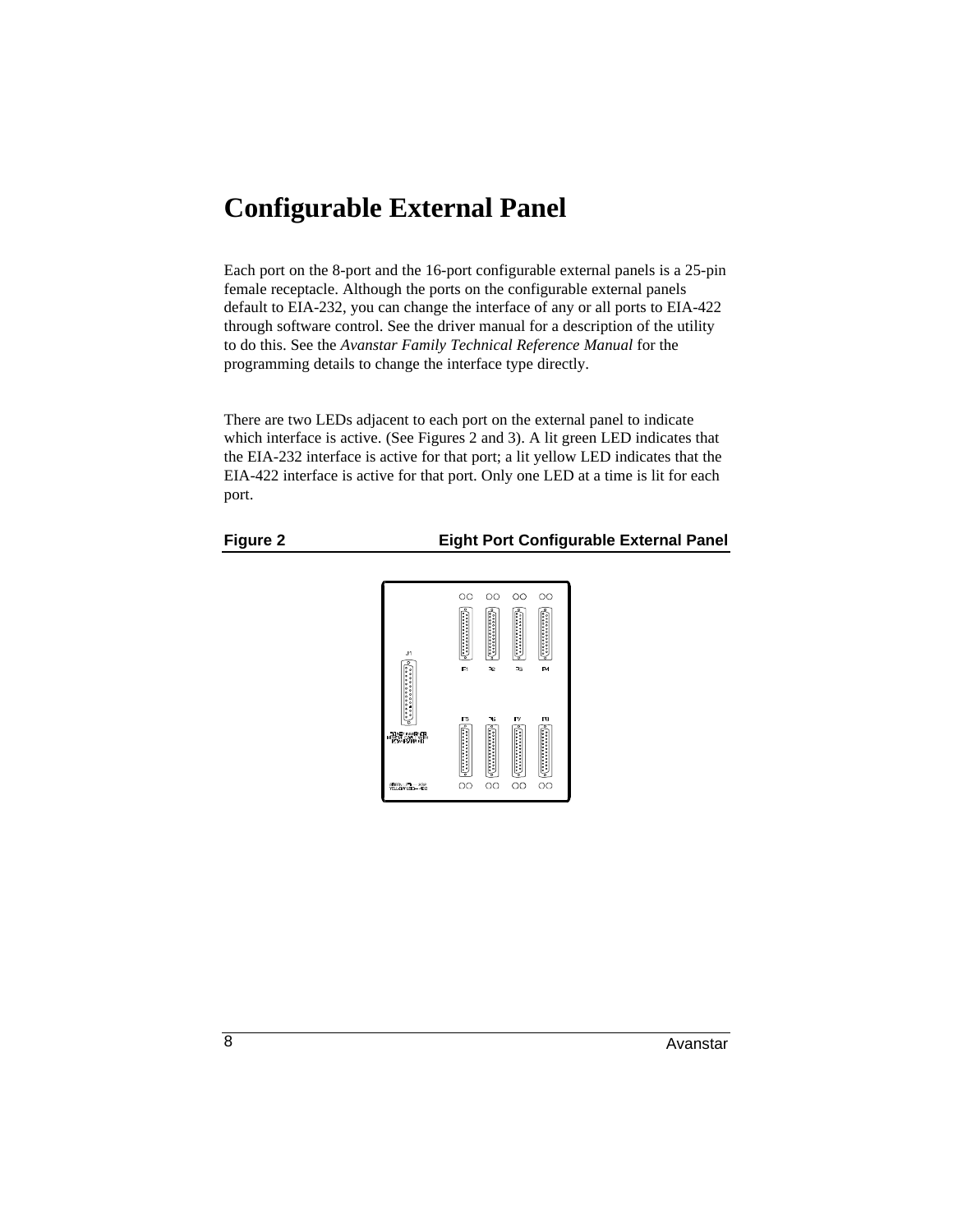

Pin assignments for EIA-232 DTE compliance are identified in Table 2. If a particular peripheral device doesn't require the modem handshake signals, only pins 2, 3 and 7 need be used. We recommend connecting only the necessary signals in the EIA-232 interface cable.

| Pin# | Signal     | <b>Description</b>      | <b>Input/Output</b> |
|------|------------|-------------------------|---------------------|
| 1    | <b>GND</b> | Chassis Ground          | N/A                 |
| 2    | TxD        | <b>Transmitted Data</b> | Output              |
| 3    | RxD        | Received Data           | Input               |
| 4    | <b>RTS</b> | Request to Send         | Output              |
| 5    | <b>CTS</b> | Clear to Send           | Input               |
| 6    | <b>DSR</b> | Data Set Ready          | Input               |
| 7    | SG         | Signal Ground           | reference           |
| 8    | DCD        | Data Carrier Detect     | Input               |
| 20   | <b>DTR</b> | Data Terminal Ready     | Output              |
| 22   | RI         | Ring Indicator          | Input               |

### **Table 2 EIA-232 Serial Port Data Connections**

Installation 9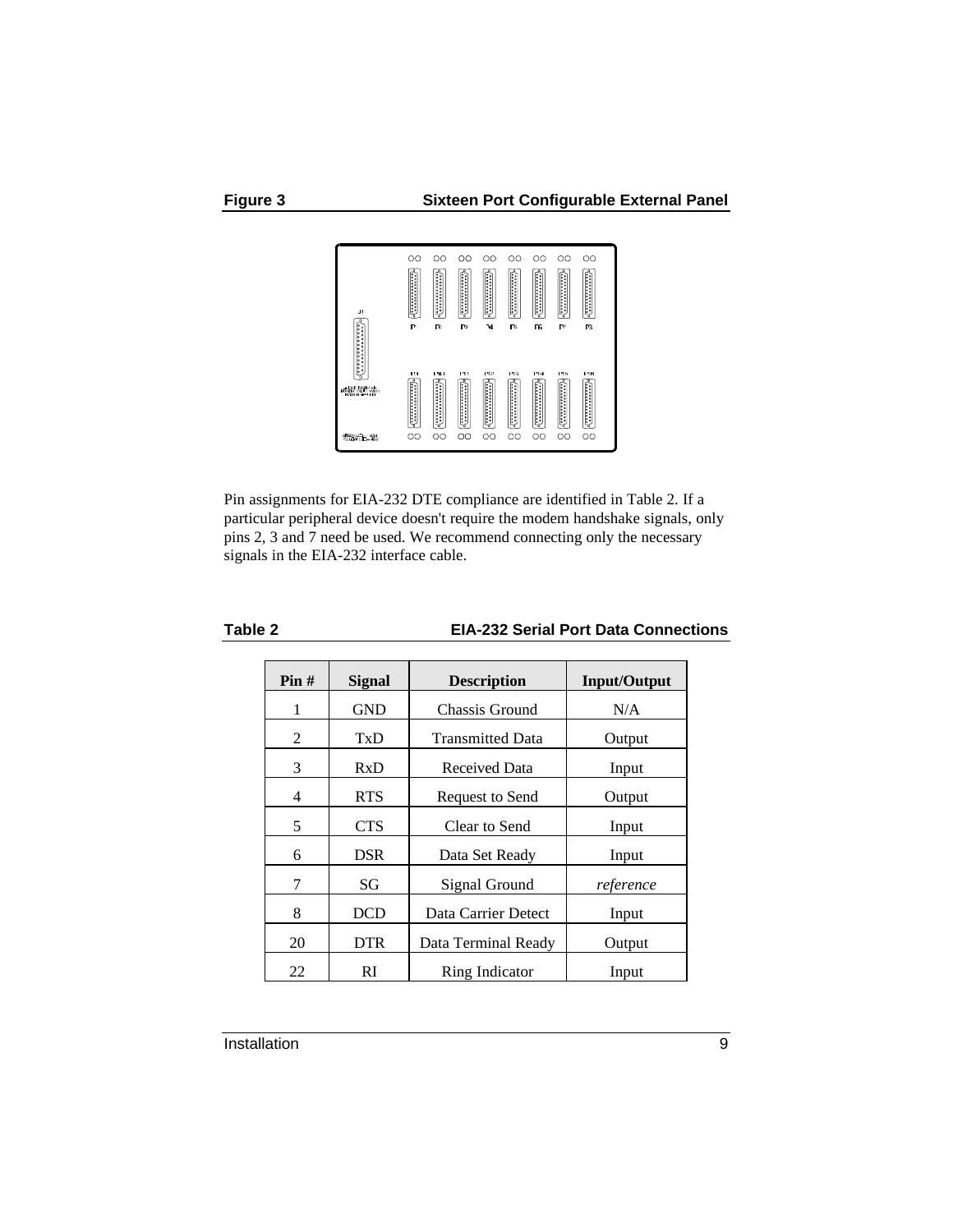Pin assignments for EIA-422 compliance are identified in Table 3. No connections should be made to pins not listed.

### **Table 3 EIA-422 Serial Port Data Connections**

| $\textbf{Pin} \#$ | <b>Signal</b> | <b>Description</b>       |
|-------------------|---------------|--------------------------|
| 11                | $TxD+$        | Transmit Data High       |
| 13                | $RxD+$        | Receive Data High        |
| 14                | TxD-          | <b>Transmit Data Low</b> |
| 16                | $RxD-$        | Receive Data Low         |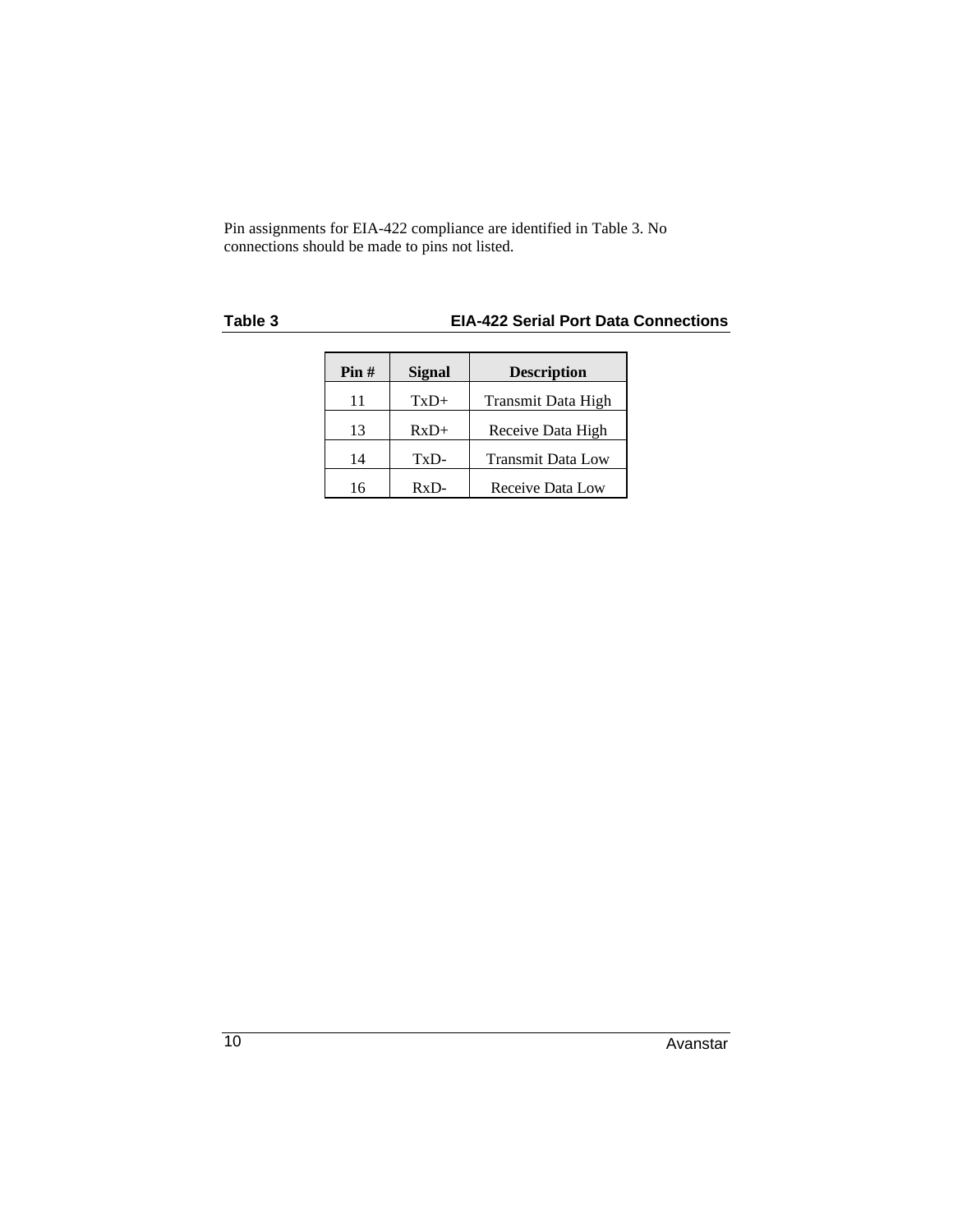## **Connecting Peripherals**

### **Software Handshaking (XON/XOFF) for Terminals and Printers**

In most cases, serial terminals and printers need only a "three-wire" connection. (See Figure 4). All Avanstar device driver software supports XON/XOFF (software) handshaking, so the only signal lines necessary are Transmitted Data (TxD), Received Data (RxD) and Signal Ground (SG).

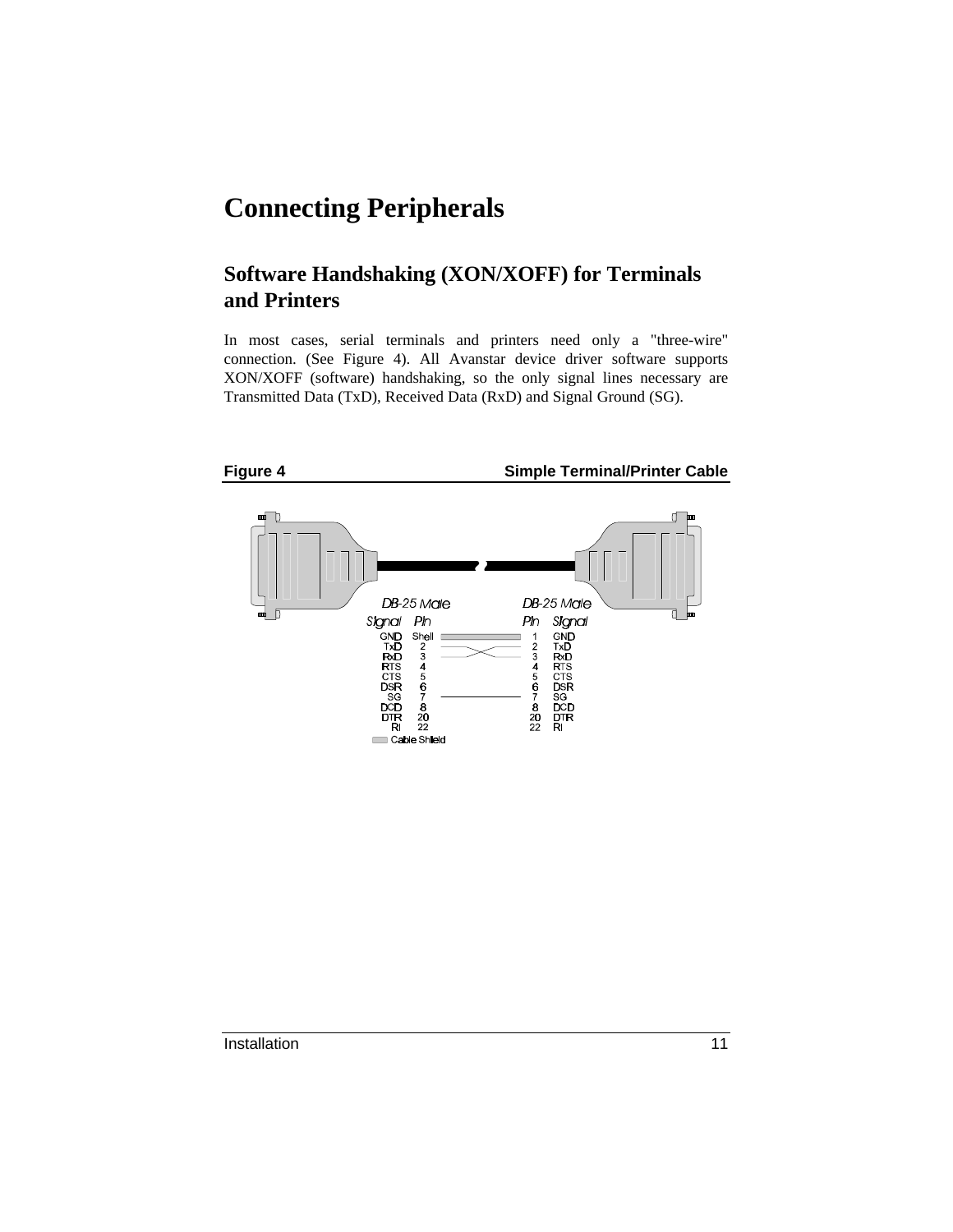### **Hardware Handshaking (Ready/Busy) for Terminals and Printers**

Most terminals and printers use Data Terminal Ready (DTR) for Ready/Busy hardware handshaking. The cable shown in Figure 5 supports this method.

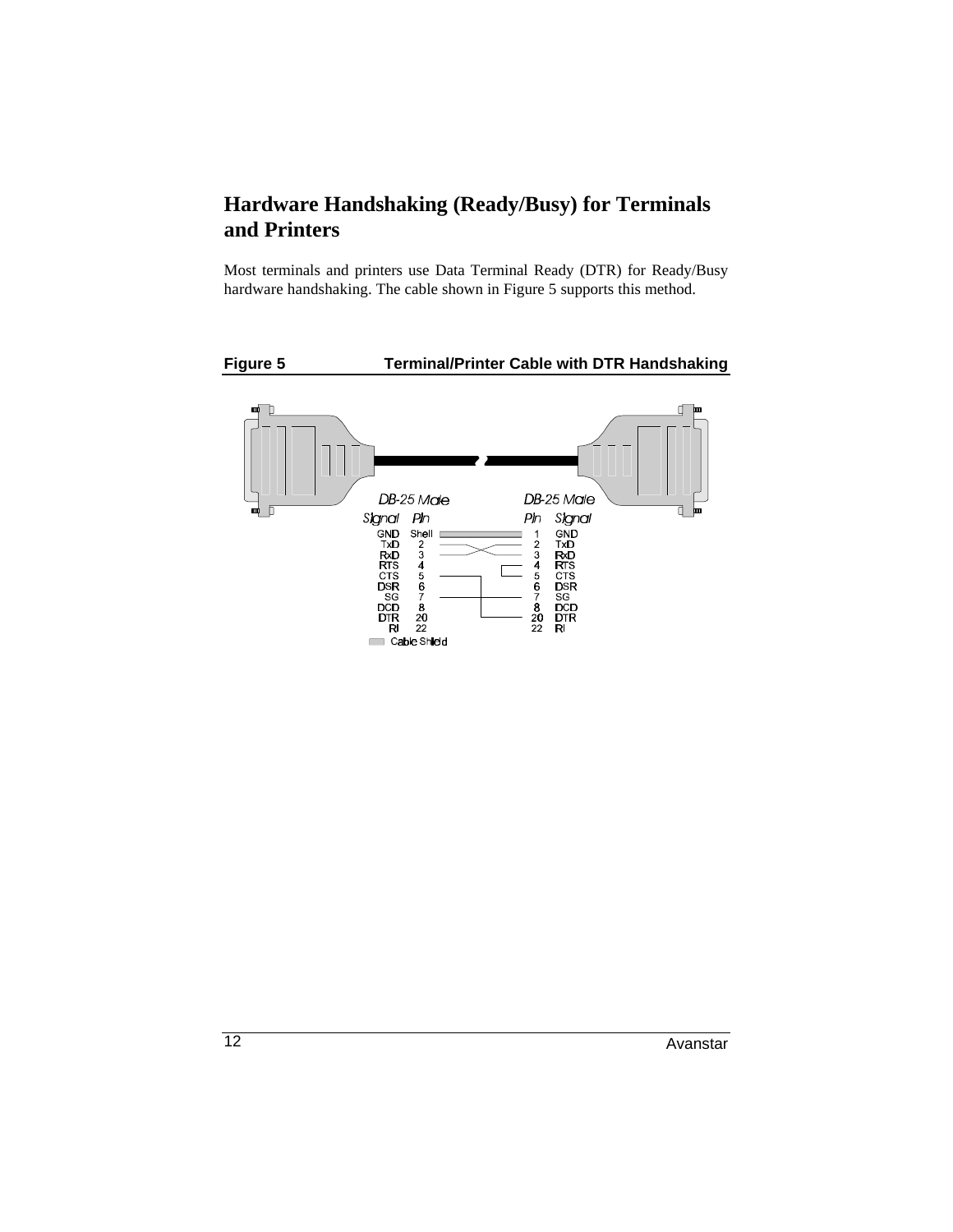### **Modems**

Use a standard "straight-through" cable to connect a modem to a DTE-wired DB-25 connector on the external panel. (See Figure 6).



# **Device Driver Installation**

- If you have an Avanstar Xi, you are now ready to load the device driver software by following the instructions in the device driver software installation guide.
- If you have an Avanstar Xe, an Avanstar Xm, or an Avanstar Xp, you must first follow the instructions in "Configuring the Avanstar Xe, Avanstar Xm, and Avanstar Xp" on page 14 of this manual.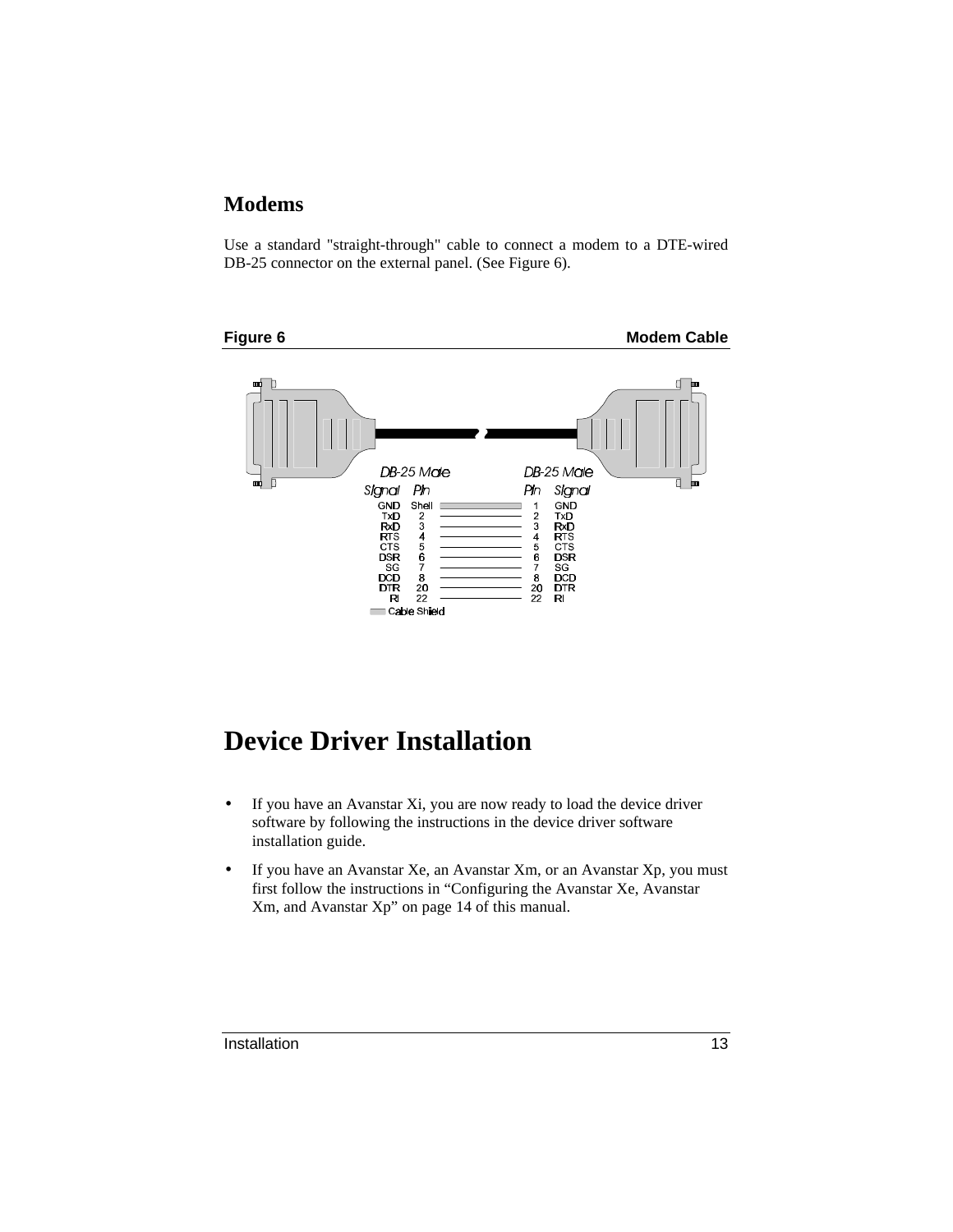# **Configuring the Avanstar Xe, Avanstar Xm, and Avanstar Xp**

# **System Configuration**

After the Avanstar Xe, Avanstar Xm, or the Avanstar Xp is installed in the computer, the computer must be configured to recognize and initialize the board.

### **Avanstar Xe Configuration**

The EISA configuration utility supplied with the computer must be run. See the documentation supplied with the computer for instructions on using the EISA configuration utility.

Although every EISA configuration utility is different, the following general instructions can be used.

- 1. Enter the executable command to activate the EISA configuration utility.
- 2. Select the "Configure" option in the menu.
- 3. When you are asked for the configuration file, insert the Digi-supplied Option Configuration diskette into the floppy disk drive of your computer. The Option Configuration diskette contains the following file:

!SGT0101.CFG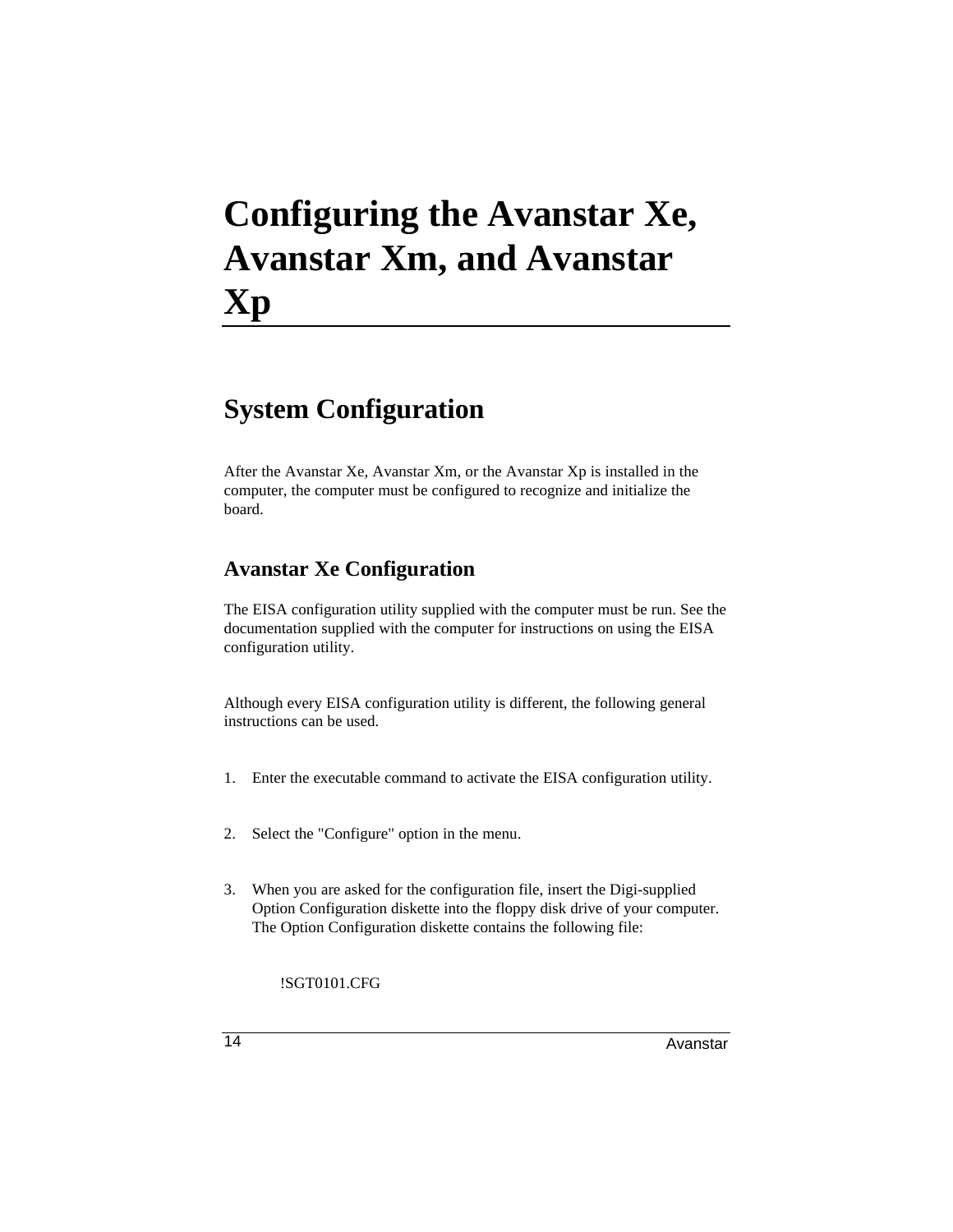This configuration file lists the dual port memory addresses and IRQs which may be assigned to the Avanstar Xe.

- 4. Follow the on-screen messages and select the Avanstar Xe board for configuration.
- 5. Select a dual port address that does not conflict with other hardware in the system. The same dual port address can be shared by all Avanstar Xe boards installed in the system. The following addresses are valid locations for the dual port. These addresses are all on 32K-byte boundaries within the first megabyte of the address space.

| A0000 | A8000        |
|-------|--------------|
| B0000 | <b>B8000</b> |
| C0000 | C8000        |
| D0000 | D8000        |
| E0000 |              |

The configuration utility will inform you of dual port address conflicts.

- 6. Select the IRQs for the boards. An Avanstar Xe board can share an IRQ only with other Avanstar Xe boards. The IRQs that can be selected are 3, 4, 5, 9, 10, 11, 12, and 15. The configuration utility also allows interrupts to be disabled. See the device driver manual for specific instructions regarding interrupt enabling/disabling and selection.
- 7. Save the configuration.
- 8. Exit from the EISA configuration utility.
- 9. Reboot the computer.

After you successfully complete this procedure, load the device driver by following the instructions in the software installation guide.

Configuring the Avanstar Xe and the Avanstar Xm 15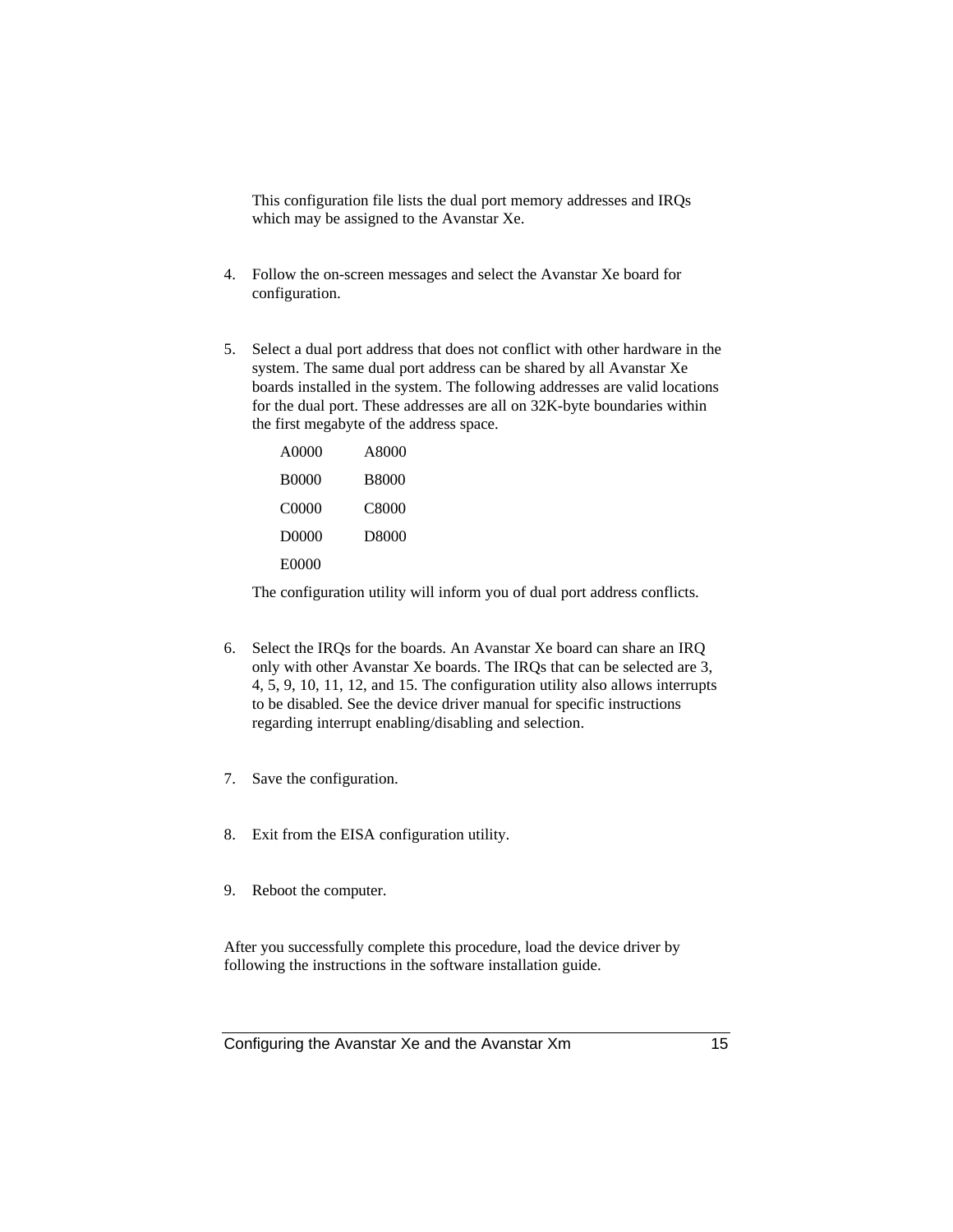### **Avanstar Xm Configuration**

The Avanstar Xm must be configured with the Reference diskette included with a Micro Channel computer. Follow these steps:

- 1. Use the DOS DISKCOPY command to make a backup copy of the Reference diskette supplied with the computer. Store the original diskette in a safe place and use the backup copy as your working diskette.
- 2. Insert the backup copy of the Reference diskette into drive A and turn on the computer.
- 3. The display will announce that a self-test has found a new controller installed, and it will ask you to run "automatic configuration." Disregard the suggestion and go to the Main Menu instead by typing **n**.



Automatic configuration will not work properly until you add files from the Digi-supplied Avanstar Option Configuration diskette.

4. From the Main Menu, select:

Copy an option diskette

- 5. Follow the on-screen instructions to copy the Adapter Description File (the file with an extension of .ADF) from the Option Configuration diskette onto the Reference Diskette. This file lists the dual port memory boundary addresses which may be assigned to the Avanstar Xm. At power-up, the MCA configuration utility chooses an address from this list. This file also contains a list of supported IRQ levels and a selection to disable interrupts to the host PC.
- 6. Return to the Main Menu.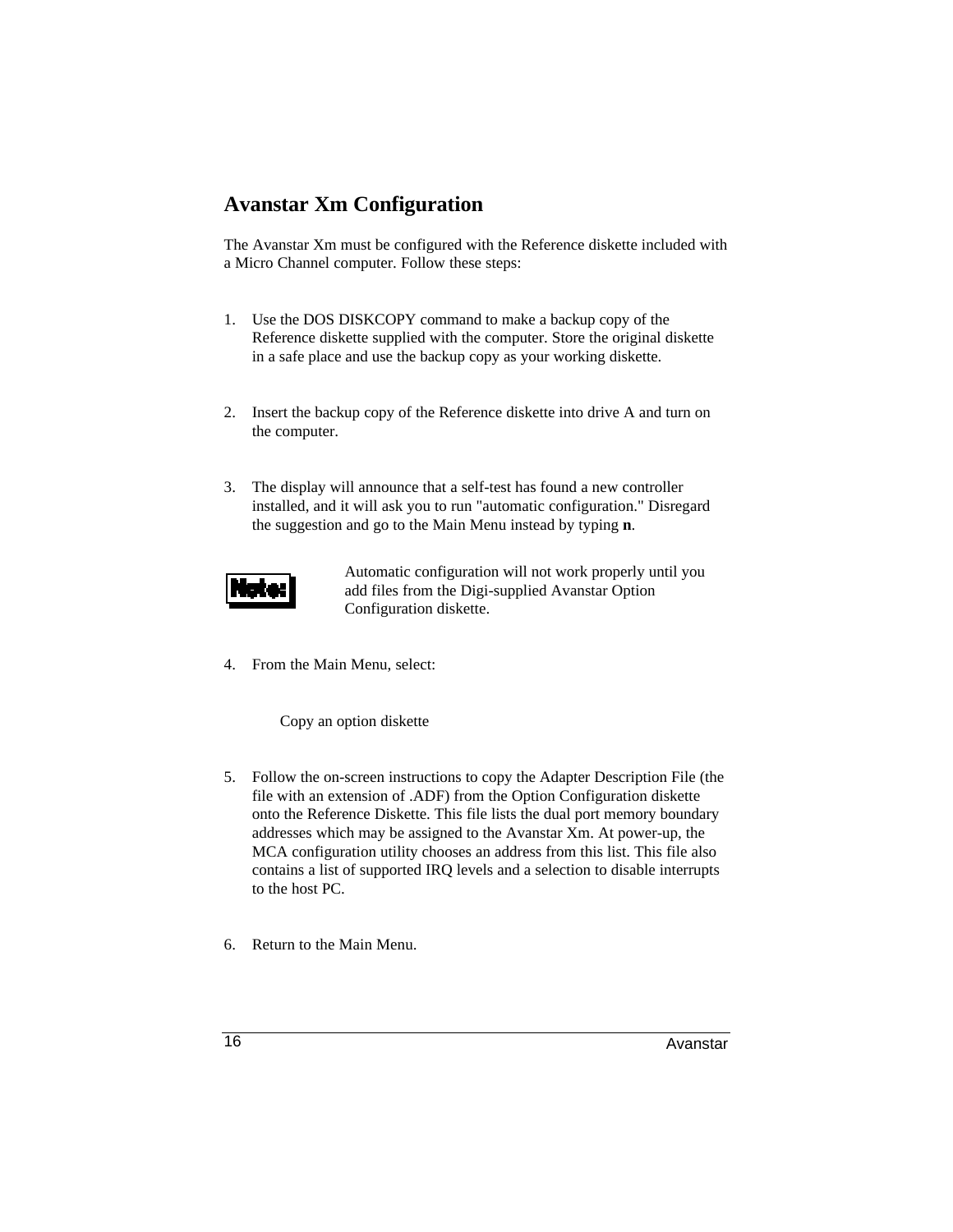- 7. Check your software driver manual and decide on the following.
	- Select a dual port memory boundary address at an available location in the computer's address space. The dual port memory boundary address must be on a 16K-byte (4000H) boundary, and it must not conflict with the address of any other controllers residing in the computer. See the *Guide to Operations* manual supplied with the computer for more information.
	- Interrupt level (IRQ) or no IRQ
	- You may or may not be required to select an I/O address.

| Table 4<br><b>Avanstar Xm Configuration Choices</b> |  |
|-----------------------------------------------------|--|
|-----------------------------------------------------|--|

| (Defaults are shown in bold.) |                                                  |  |
|-------------------------------|--------------------------------------------------|--|
| dual port address:            | 0D0000, 0D4000, 0D8000, 0DC000                   |  |
| (hex)                         | 0C0000, 0C4000, 0C8000, 0CC000                   |  |
| $\sim$ I/O address (hex):     | <b>0800</b> , 0C00, 1000, 1400, 1800, 1C00, 2000 |  |
| IRQ:                          | 3, 4, 5, 7, 9, 10, 11, 12, No IRQ                |  |

8. At the Main Menu select:

### Set configuration

9. If you are happy with the defaults, select:

Run automatic configuration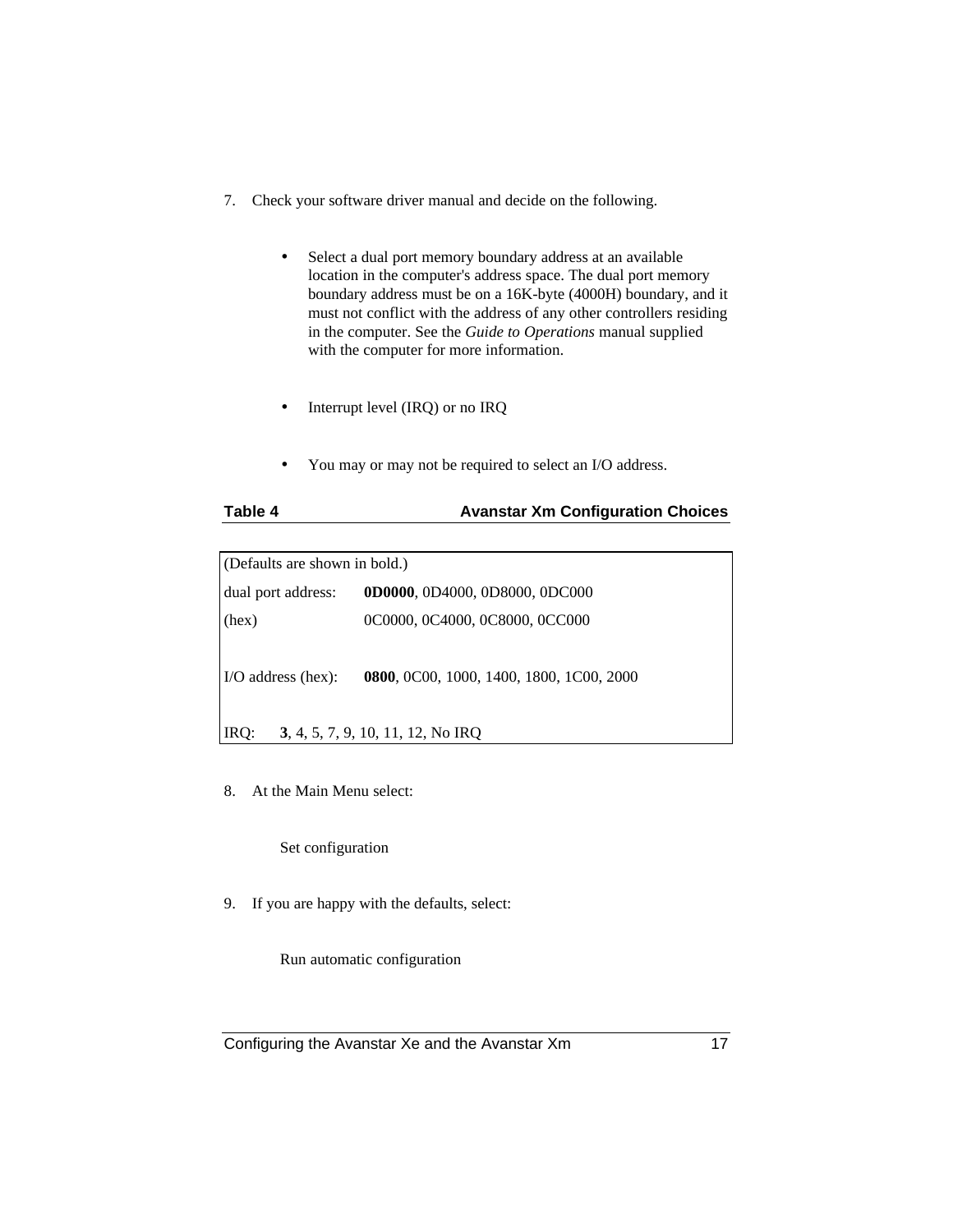Then go to to Step 12.

If you want to select other values, select:

Change configuration

- 10. Scroll to the entry for the Avanstar Xm controller. It shows the default values which have been loaded.
- 11. Make your selections with the help of the on-screen instructions and save them.
- 12. Follow the on-screen instructions to leave the configuration menu and restart the computer.

After you successfully complete this procedure, load the device driver by following the instructions in the software installation guide.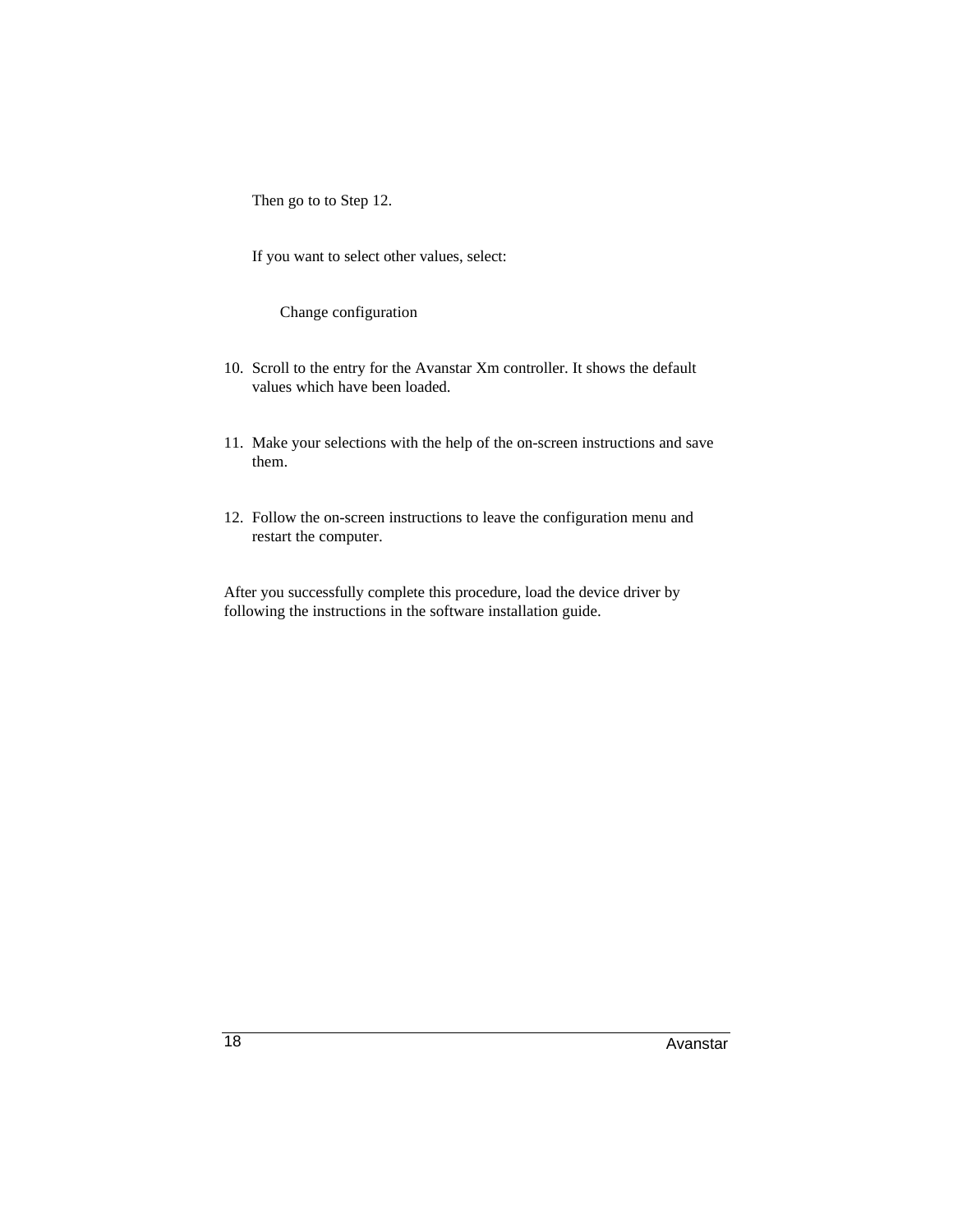### **Avanstar Xp Configuration**

The Avanstar Xp's resources are configured automatically by the system's PCI BIOS. When an Avanstar Xp is installed in the bus, this feature can sometimes cause previously installed adapters to be assigned different device numbers and resources than what they were originally assigned. This may also result in different port names because the driver may initialize the adapters in a different order. Depending on your system, some resources can be manually assigned through the BIOS setup. Refer to your system user manual for more information on how to configure the adapter in your system.

The Avanstar Xp requires the following resources to be assigned by the BIOS:

- 128 bytes I/O space (4 GB range)
- 128 bytes memory space (4 GB range)
- 128 KB memory space (4 GB range)
- One IRQ (3-15)

The Avanstar Xp uses PCI INTA. This line is routed on the motherboard to a BIOS-selected IRQ. On some systems, the IRQ can be manually selected through the BIOS setup.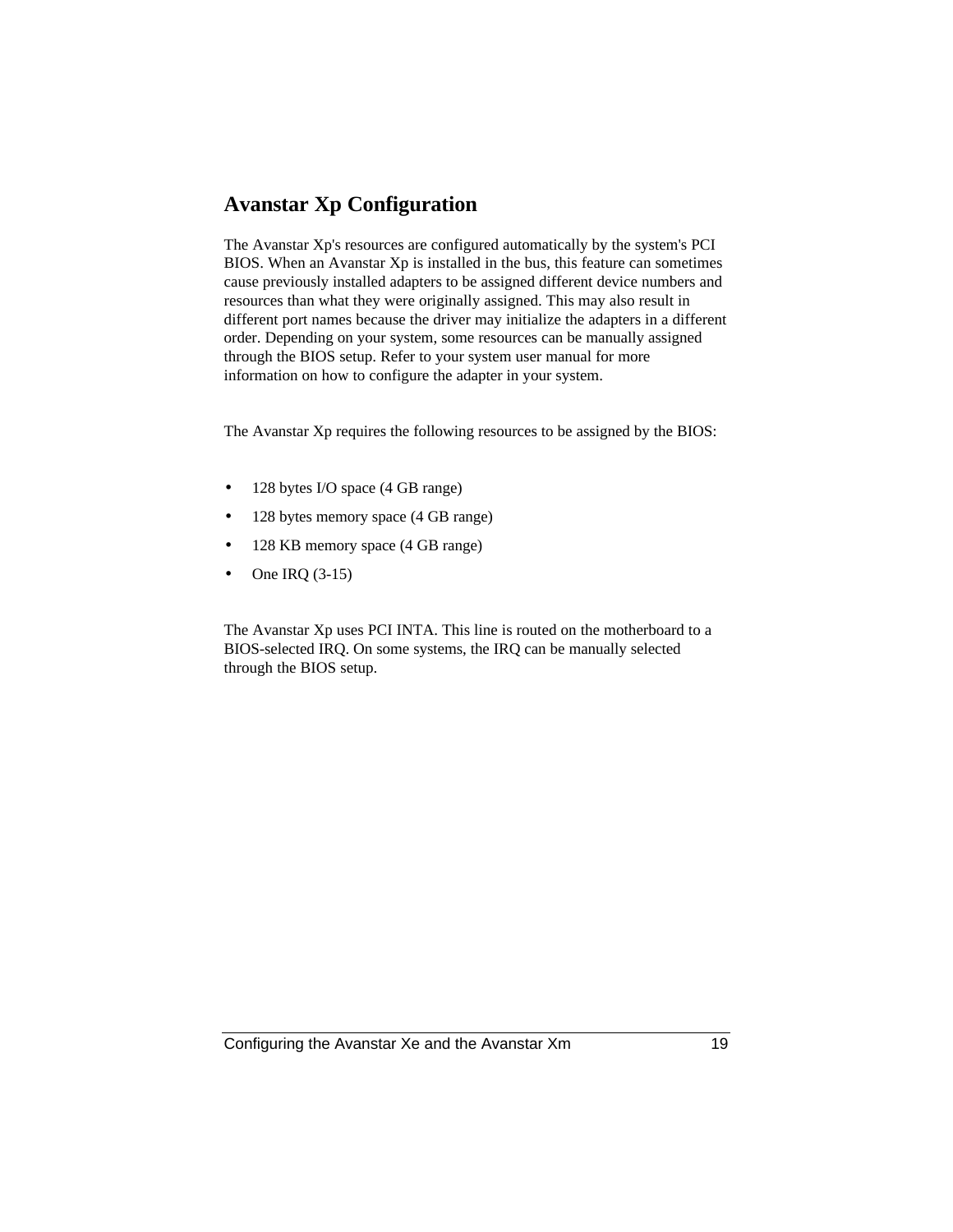## **The Digi Bulletin Board System**

Digi provides an electronic bulletin board service (BBS) for our customers. This bulletin board provides general and technical information about Digi's products.

The Digi BBS allows users to download software drivers as soon as they become available. There is also a feature to allow users with problems or questions about Digi products to leave messages to Digi Technical Support.

Using the Digi BBS is easy. Simply dial **(612) 912-4800**. In Europe, dial **+49 221 9205211**; in Asia, dial **+65 735 2460**. The bulletin board accepts calls at 1200, 2400, 9600 and 14.4K baud. V.32, HST 14.4, V.42 and V.42*bis* standards are supported, with full MNP class 1-5 error correction and data compression.

The recommended modem communications parameters are 8 bits, no parity and one stop bit (**8 N 1**). Other settings may also work.

Download protocols include Zmodem, Xmodem, Ymodem, Kermit and others.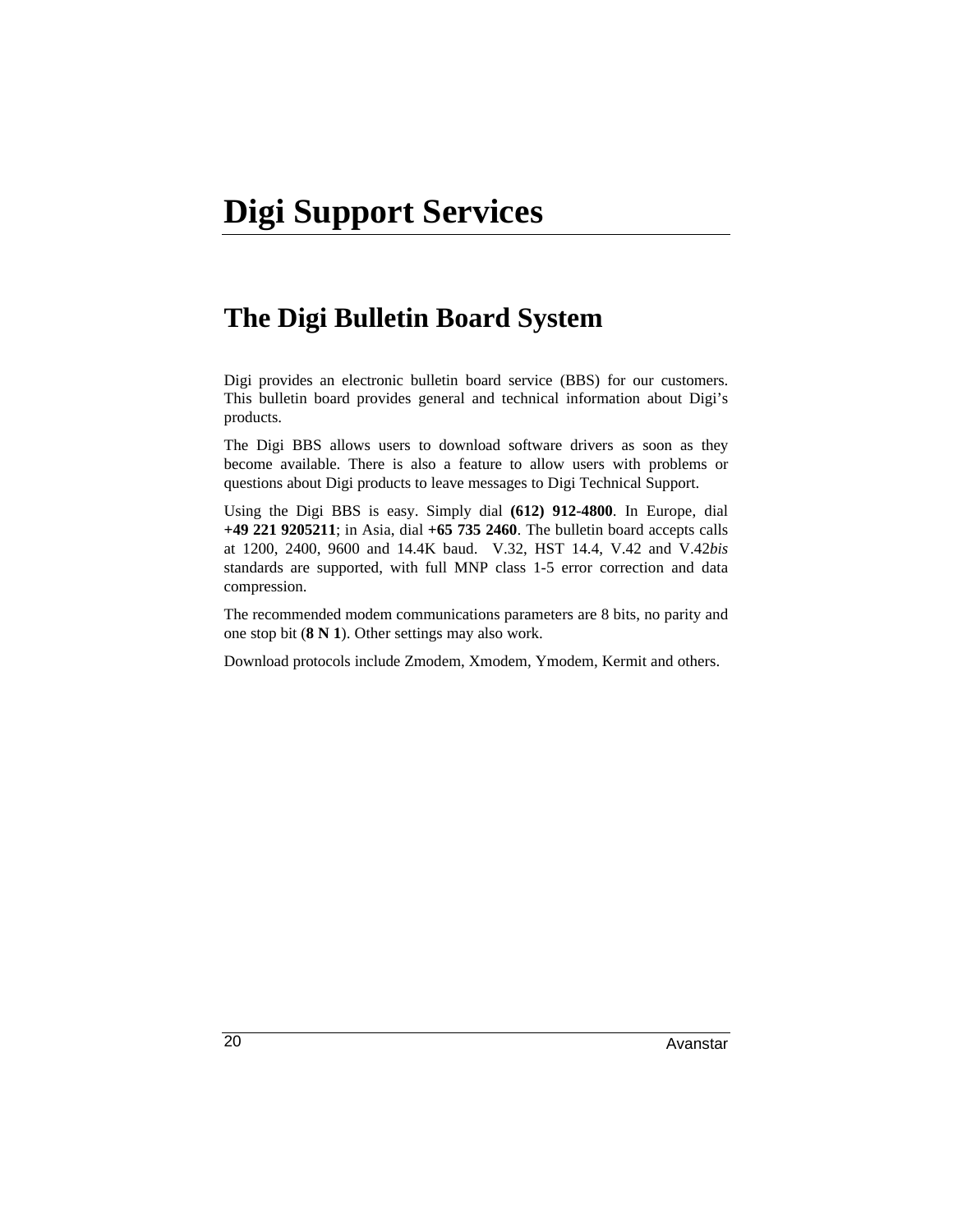## **Internet FTP Server**

Digi has set up an Anonymous FTP server for those with access to the Internet network. The address is **ftp.dgii.com**. Log in as anonymous, and enter your E-mail address when asked for a password. Drivers and installation tips are located in the **/drivers** directory. A text file, **download.doc**, gives information on uncompressing the files after downloading. Tip: Be sure to enter "bin" before downloading, to ensure binary transfer of files.

## **World Wide Web Server**

Product information, manuals, new product announcements, programs, application stories and more can be obtained through the World Wide Web. Our address is http://www.dgii.com.

# **DigiFACTs FaxBack Server**

Manuals and technical information can also be obtained by FAX. To use the FaxBack server, simply call (612) 912-4990 on a touch tone phone.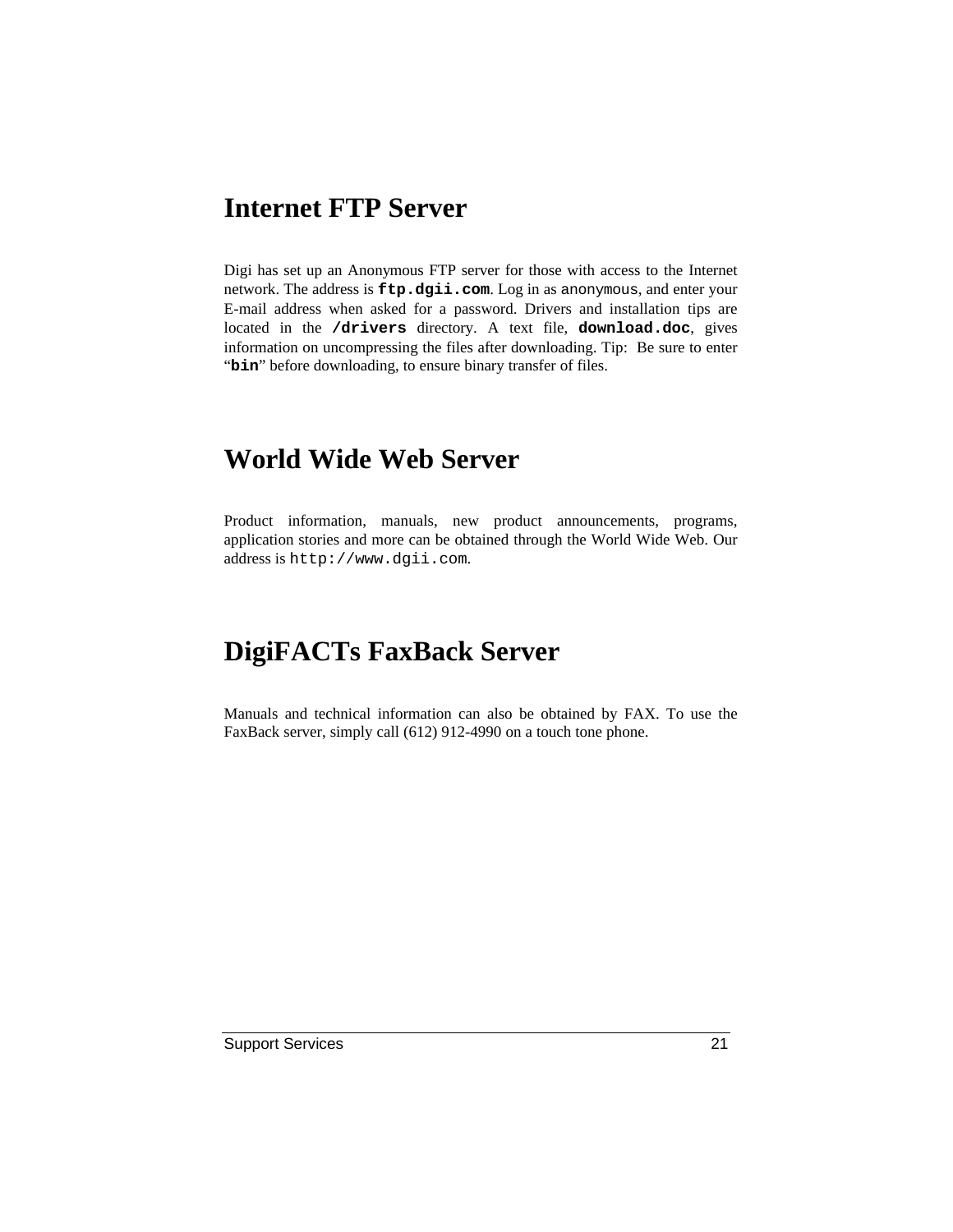# **Information About Your System**

| Make, model and clock speed of your computer:<br><u>Letting</u><br>,我们也不会有什么。""我们的人,我们也不会有什么?""我们的人,我们也不会有什么?""我们的人,我们也不会有什么?""我们的人,我们也不会有什么?""我们的人<br>How much RAM does your computer have?<br><u>Letter and the substitute of the substitute of the substitute</u> of the substitute of the substitute of the substitute of the substitute of the substitute of the substitute of the subs |  |                                      |  |                                 |  |                            |
|----------------------------------------------------------------------------------------------------------------------------------------------------------------------------------------------------------------------------------------------------------------------------------------------------------------------------------------------------------------------------------------------|--|--------------------------------------|--|---------------------------------|--|----------------------------|
|                                                                                                                                                                                                                                                                                                                                                                                              |  |                                      |  | <b>Hard disk</b><br>controller: |  | Type: Memory addressed at: |
|                                                                                                                                                                                                                                                                                                                                                                                              |  |                                      |  |                                 |  | I/O port used: IRQ: IRQ:   |
|                                                                                                                                                                                                                                                                                                                                                                                              |  | LAN card: Type: Memory addressed at: |  |                                 |  |                            |
|                                                                                                                                                                                                                                                                                                                                                                                              |  | I/O port used: IRQ:                  |  |                                 |  |                            |
|                                                                                                                                                                                                                                                                                                                                                                                              |  | Other: Type: Memory addressed at:    |  |                                 |  |                            |
|                                                                                                                                                                                                                                                                                                                                                                                              |  | I/O port used: IRQ: IRQ:             |  |                                 |  |                            |
|                                                                                                                                                                                                                                                                                                                                                                                              |  | Operating system: Version:           |  |                                 |  |                            |
|                                                                                                                                                                                                                                                                                                                                                                                              |  |                                      |  |                                 |  |                            |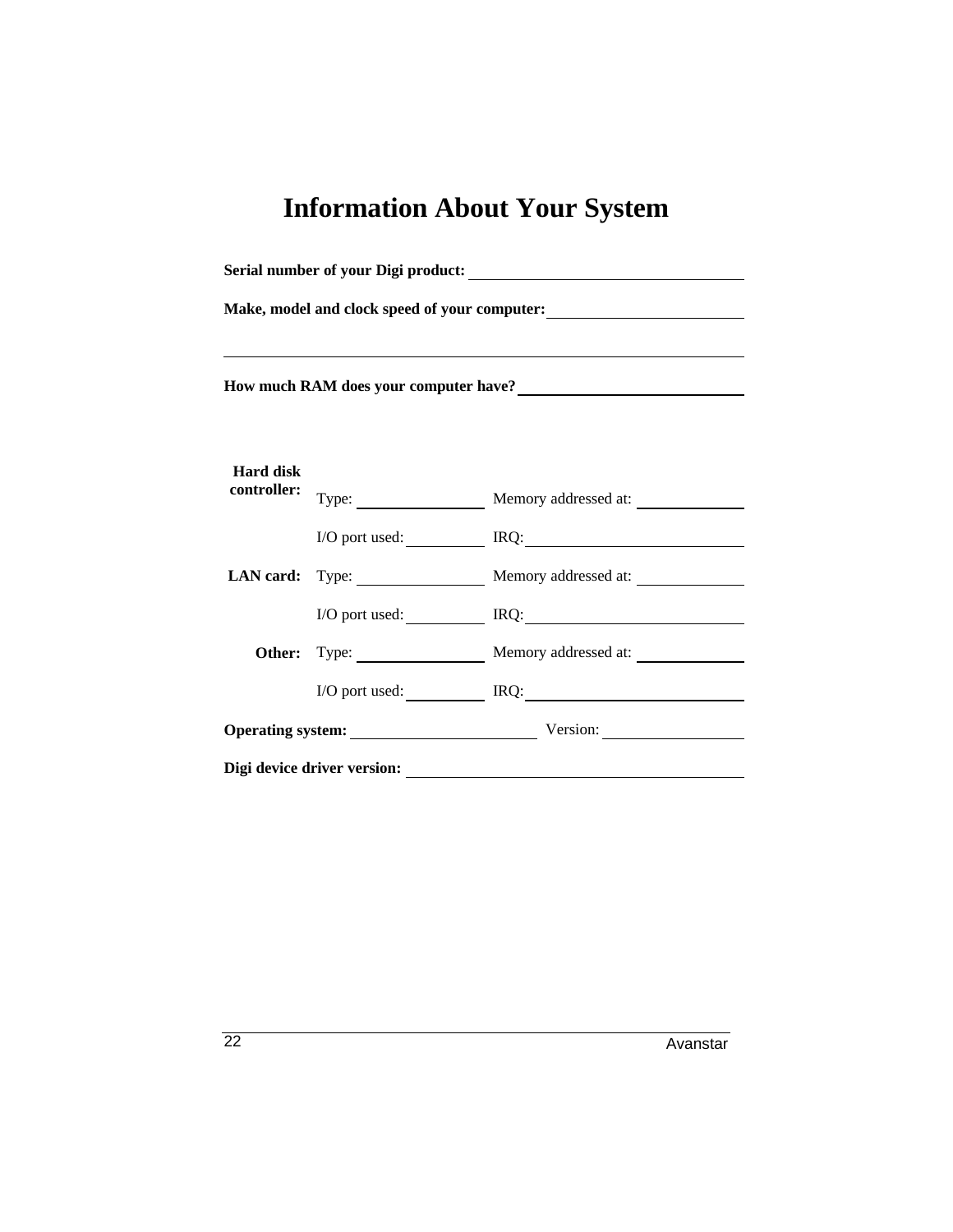## **Technical Support**

At Digi, we are proud of our products, and support them. Our dealers and distributors are fully trained on our product line, so that they can help you on a technical level should assistance be needed.

Your first level of support is your Digi dealer, the place where you purchased your Digi product. Your dealer has the training to help you with any installation questions or difficulties you might have.

If you still experience difficulties (after contacting your first level of support), Digi has a staff of Technical Support Specialists that can assist you. They can be reached at **(612) 912-3456**. In Europe, call **+49 221 920520**, and in Asia, call **+65 732 1318**. FAX numbers are: (612) 912-4958 (USA), +49 221 9205210 (Europe) and +65 732 1312 (Asia).

When you call Digi Technical Support, please call from a position where you can operate your system. Also, please fill out the form on the previous page before calling, so your Technical Support representative can have a clear picture of your system and any potential conflicts between devices.

Digi Technical Support can also be reached via Internet E-mail. Please send correspondence to **support@dgii.com**, and include your voice and FAX phone numbers.

## **Customer Service**

Digi also has a staff of Customer Service representatives to help you with software and documentation update requests, as well as Returned Merchandise Authorizations (RMAs) in case you need to return your Digi product for repair. (See page 24.) They can be reached at **(612) 912-3456**. Digi Customer Service can be contacted by FAX at (612) 912-4959.

Digi Customer Service can also be reached via Internet E-mail. Please send correspondences to **cust\_serv@dgii.com**, and include your voice and FAX phone numbers.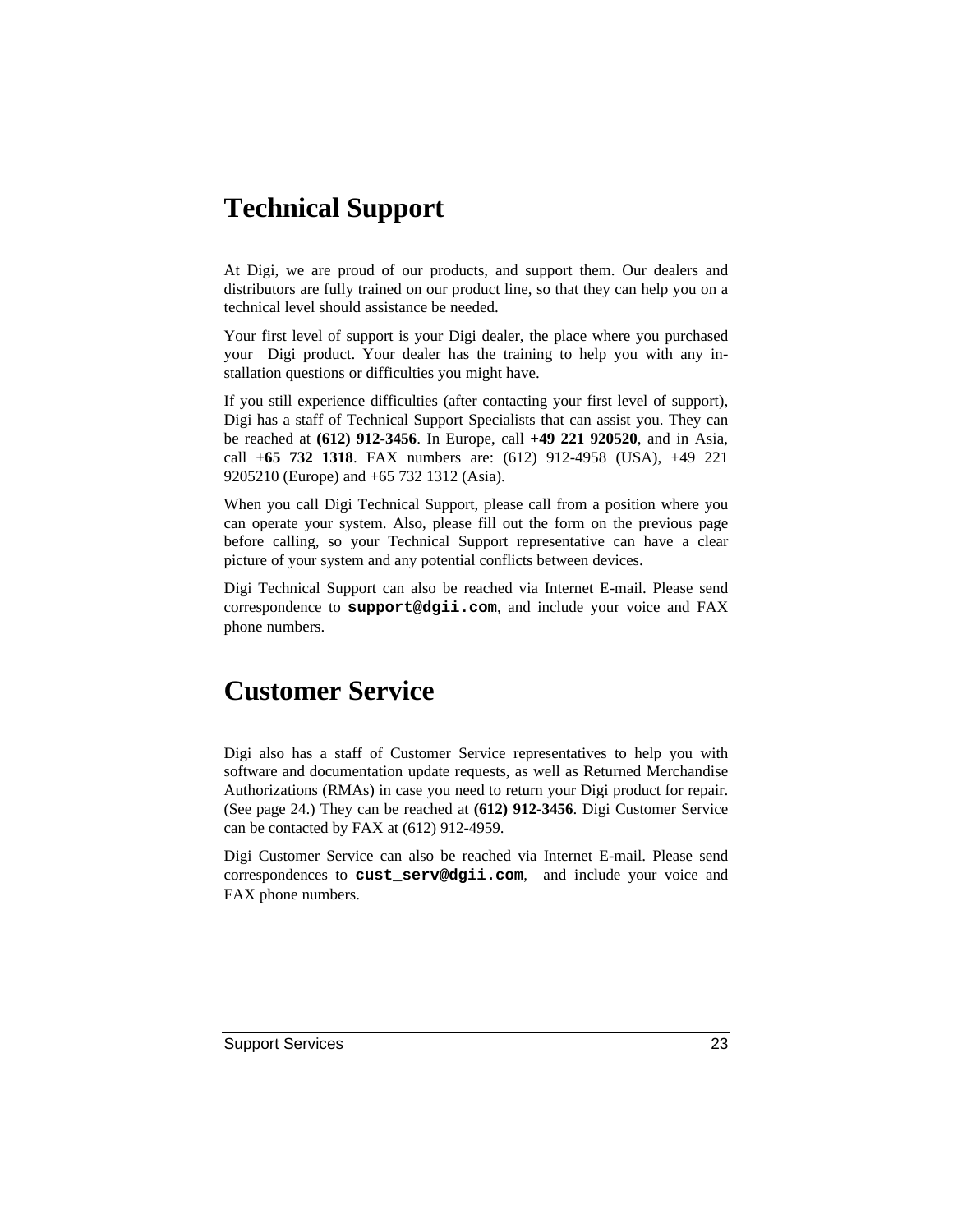## **Return Procedures**

All Digi products have a five-year parts and labor warranty, and we are ultimately responsible for any defective parts, according to the limits specified in the warranty. However, many of the reported problems are due to factors other than defects in the product itself. To save you time and possibly additional cost, Digi asks that you *first* try to resolve any difficulties by contacting our Technical Support representatives at **(612) 912-3456.**



Be sure to have the serial number of your Digi product at hand before calling Technical Support.

Returns should be directed to the dealer or distributor from whom you purchased the product. If you need to return your Digi product for repair, it is first necessary to obtain an RMA (Returned Merchandise Authorization) number from Digi, by speaking to a Digi Customer Service representative. Authorized returns should be shipped to Digi International, 10000 West 76th Street, Eden Prairie, MN 55344. The RMA number should appear on the shipping carton, on or near the address label.



Products received without an RMA number clearly marked on the outside of the package will be returned, unopened, to the sender